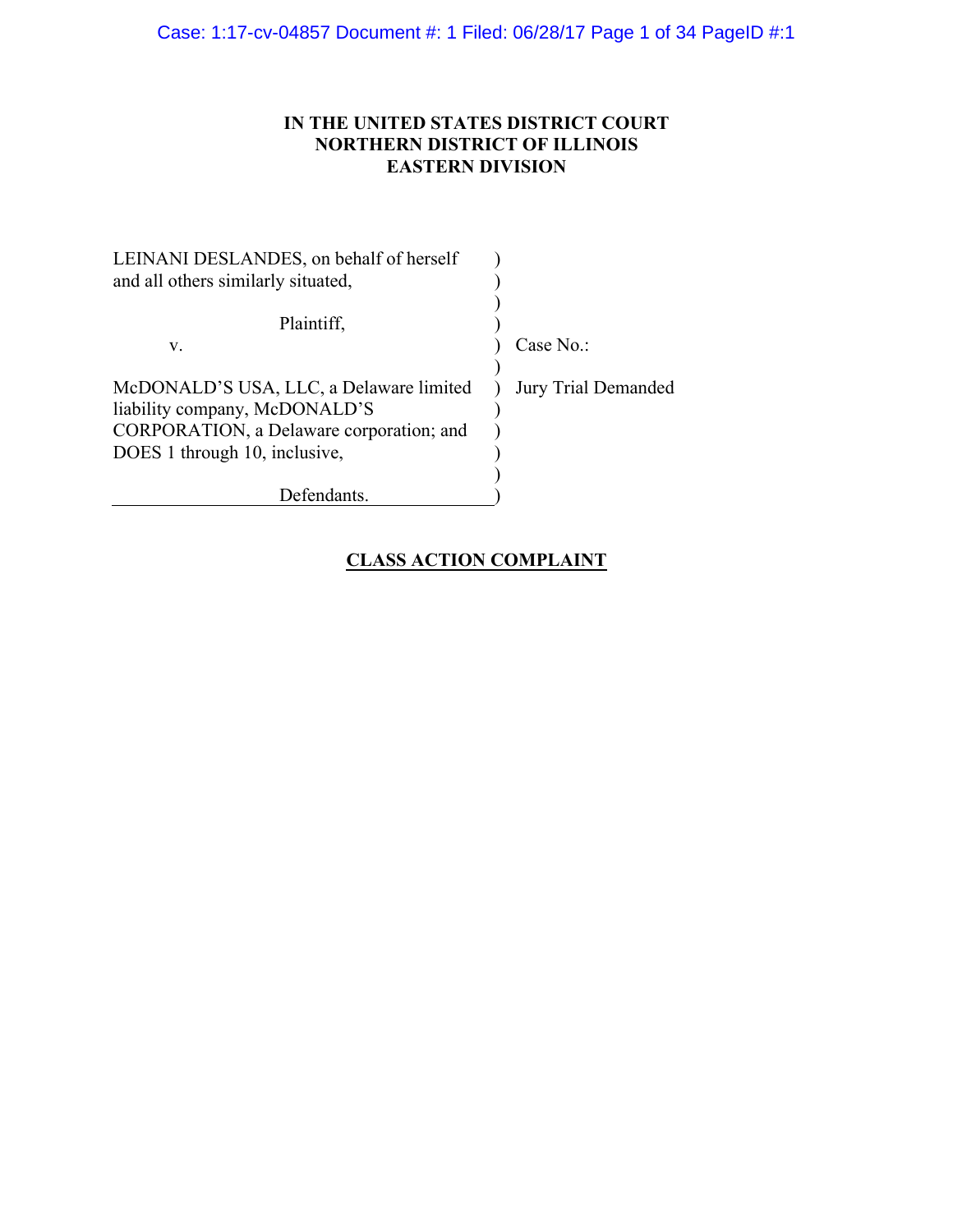## **TABLE OF CONTENTS**

## *Page*

| $\mathsf{A}$ .  |                                                                                                                             |  |  |  |  |  |
|-----------------|-----------------------------------------------------------------------------------------------------------------------------|--|--|--|--|--|
| B.              | McDonald's Has Continually Sought to Cut Employee Wages  9                                                                  |  |  |  |  |  |
| $\mathcal{C}$ . | Plaintiff and the Putative Class Members Work as Employees at<br>McDonald's Corporate-Operated or Franchise Restaurants  11 |  |  |  |  |  |
| D.              | McDonald's Model Is Designed to Encourage Franchise Competition                                                             |  |  |  |  |  |
| E.              |                                                                                                                             |  |  |  |  |  |
| $F_{\cdot}$     | Other Evidence of a Horizontal Agreement among Competing                                                                    |  |  |  |  |  |
| G.              | The "No-Hire" Agreement Is Against the Independent Interests of the                                                         |  |  |  |  |  |
| H.              | Employment with Non-McDonald's Brands is Not a Reasonable                                                                   |  |  |  |  |  |
| $\mathbf{L}$    | Plaintiff and the Class Members Have Suffered Antitrust Injury  21                                                          |  |  |  |  |  |
|                 |                                                                                                                             |  |  |  |  |  |
|                 |                                                                                                                             |  |  |  |  |  |
|                 |                                                                                                                             |  |  |  |  |  |
|                 |                                                                                                                             |  |  |  |  |  |
|                 | COUNT III: VIOLATIONS OF THE ILLINOIS CONSUMER FRAUD AND DECEPTIVE                                                          |  |  |  |  |  |
|                 |                                                                                                                             |  |  |  |  |  |
|                 |                                                                                                                             |  |  |  |  |  |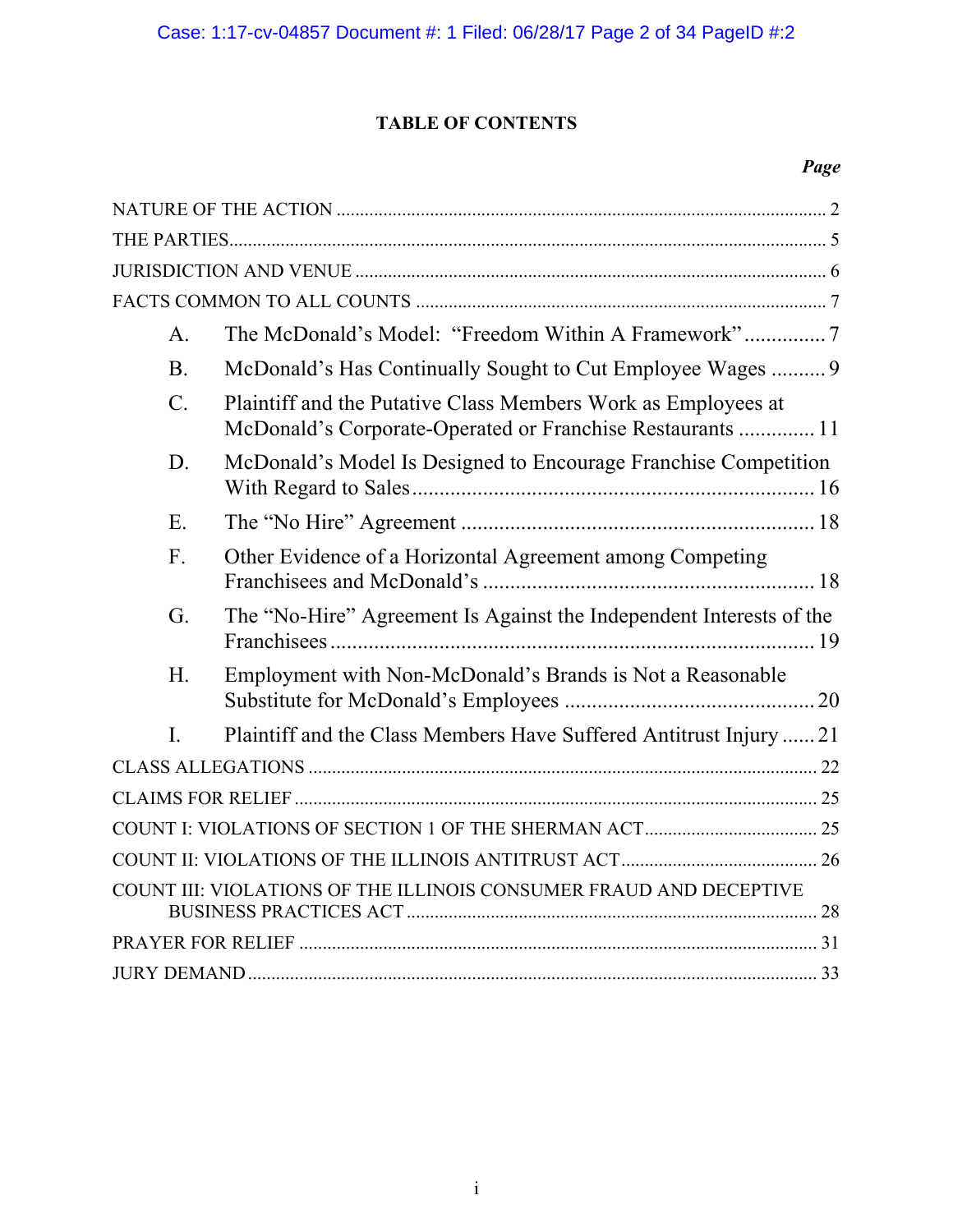## Case: 1:17-cv-04857 Document #: 1 Filed: 06/28/17 Page 3 of 34 PageID #:3

Plaintiff, Leinani Deslandes, on behalf of herself and all others similarly situated, with knowledge as to her own actions and events, and upon information and belief as to other matters, complains and alleges as follows:

## **NATURE OF THE ACTION**

1. This action challenges under Section 1 of the Sherman Act a no-solicitation and no-hiring contract, combination, or conspiracy between and among Defendants McDonald's USA, LLC, McDonald's Corporation (together, "Defendant" or "McDonald's") and their franchisees, pursuant to which the franchisees agreed not to recruit or hire each other's employees or employees of McDonald's or its affiliates. McDonald's, at its principal place of business located in Oak Brook, Illinois, was intimately involved in forming, monitoring, and enforcing this anti-competitive contract, combination, or conspiracy. The practice at issue reflects a naked horizontal restraint of competition and a per se violation of the antitrust laws.

2. McDonald's is the world's leading global food service retailer with over 36,000 locations in over 100 countries. More than 80% of McDonald's restaurants worldwide are franchise businesses that are independently owned and operated, and are separate and distinct entities from McDonald's.

3. McDonald's boasts on its corporate website that in the U.S. market, it possesses "a unique and **powerful field organization structure** that, when optimized, gives us a significant competitive advantage."<sup>1</sup> McDonald's also considers itself an "iconic brand, moving

<u>.</u>

<sup>1</sup> Available at http://corporate.mcdonalds.com/mcd.investors/company-overview/companyoverview-segment-information.html (emphasis supplied) (last visited April 1, 2017).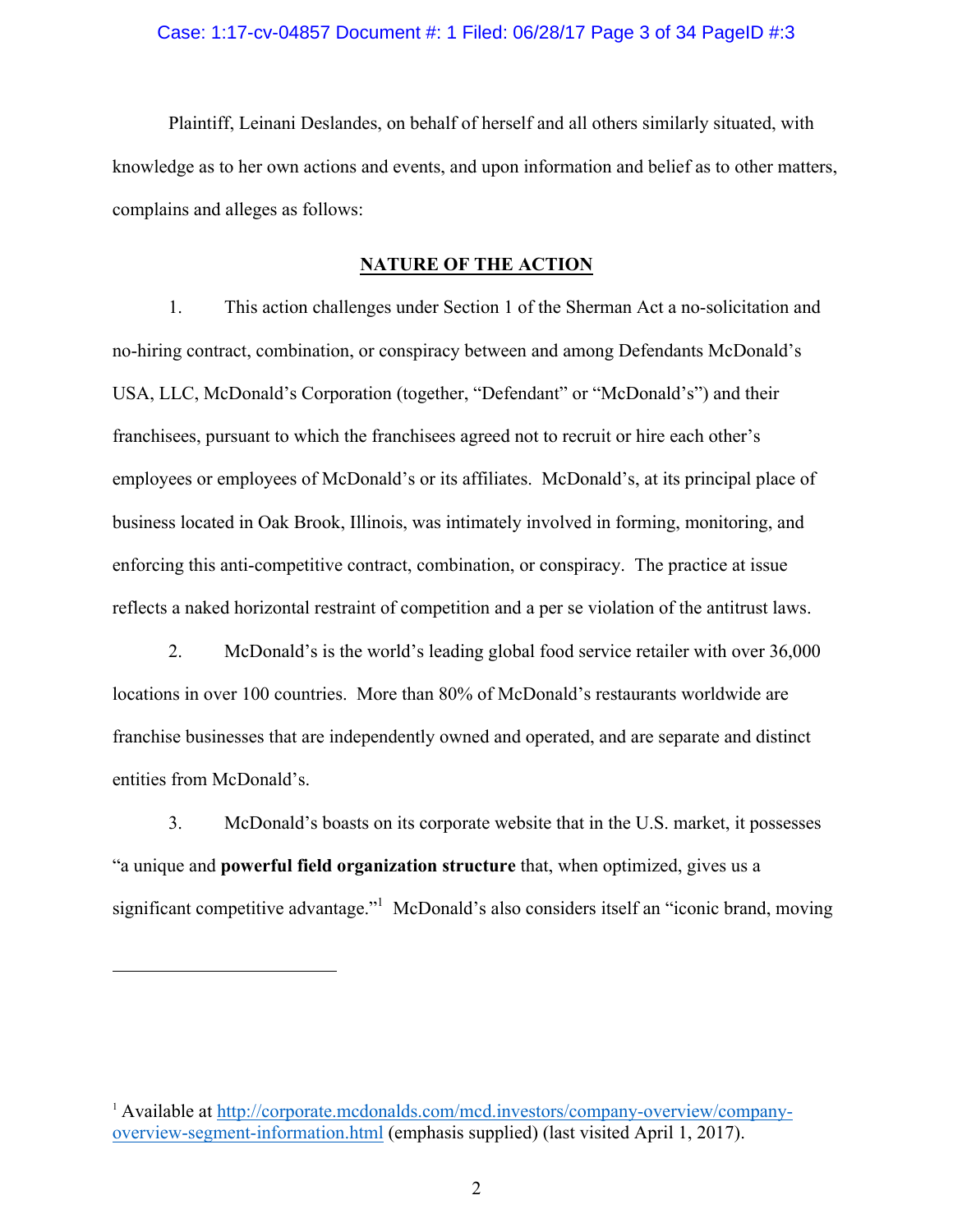## Case: 1:17-cv-04857 Document #: 1 Filed: 06/28/17 Page 4 of 34 PageID #:4

toward the future" with "commitments to our people, our communities and our world."<sup>2</sup>

4. As part of McDonald's system to maintain its significant competitive advantage, together with its franchisees, McDonald's has colluded to suppress the wages of the restaurantbased employees who work not only at McDonald's in Orange County, Florida, but also throughout the United States. McDonald's effects this plan through an explicit contractual "no hire" and "no solicitation" clause in its franchise agreements that expressly prohibits its franchisees from "employ[ing] or seek[ing] to employ any person" who at the time is, or within the preceding six months has been, employed by McDonald's, by any of its subsidiaries, or by any other franchisee. This express agreement is an unreasonable restraint of trade.

5. The principle of free competition applies to the labor market as well as to trade. "In terms of suppressing competition, companies agreeing not to compete for each other's employees is the same as companies agreeing not to compete for each other's customers," says Joseph Harrington, Wharton professor of business economics and public policy, in his description of a no-poaching agreement.

6. According to Peter Cappelli, Wharton management professor and director of Wharton's Center for Human Resources, no-poaching agreements are unfair to employees and such a pact "benefits the companies at the expense of their employees." Mr. Cappelli notes that the reason such agreements are illegal and violate both anti-trust and employment laws is because "[c]ompanies could achieve the same results by making it attractive enough for

<u>.</u>

<sup>&</sup>lt;sup>2</sup> Available at http://corporate.mcdonalds.com/mcd/our\_company.html (last visited April 1, 2017).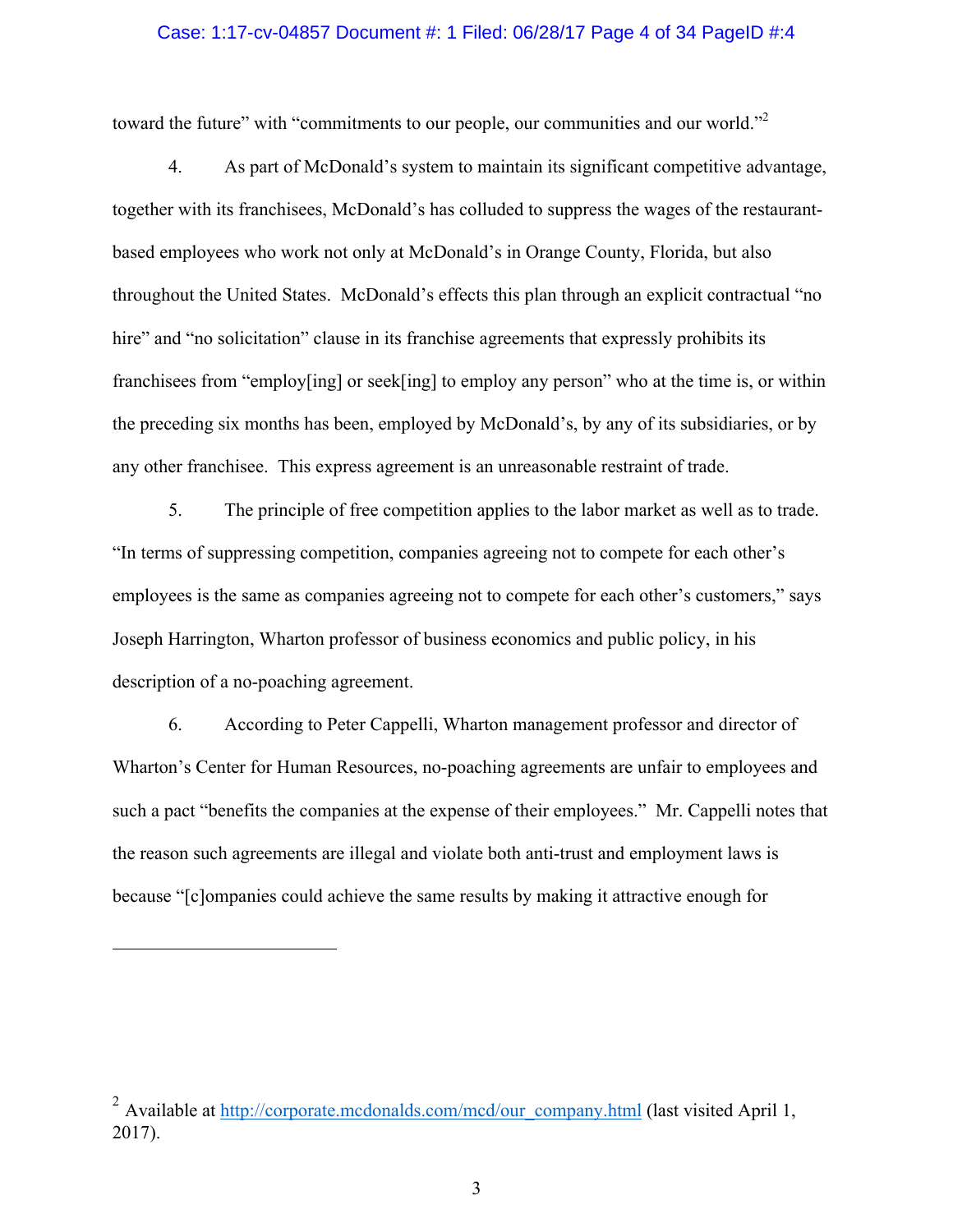## Case: 1:17-cv-04857 Document #: 1 Filed: 06/28/17 Page 5 of 34 PageID #:5

employees not to leave."

<u>.</u>

7. The collusion of employers to refrain from hiring each other's employees restricts employee mobility. This raises employers' power in the market at the expense of employees and diminishes employee bargaining power. This is especially harmful to employees of McDonald's and its franchises as those employees are usually paid below a living wage<sup>3</sup>, and their marketable skills acquired through their work at McDonald's primarily have value only to other McDonald's restaurants and do not transfer to other fast food restaurants or similar businesses.

8. This no-solicitation and no-hiring agreement between and among McDonald's and McDonald's franchisees, pursuant to which McDonald's franchisees agreed not to recruit each other's employees (even those employees that approached another McDonald's franchise for a job on their own volition) eliminated franchisees' incentives and ability to compete for employees, and restricted employees' mobility. This agreement, far from being a "commitment to [its] people," instead harmed employees by lowering salaries and benefits they otherwise would have commanded in an open marketplace, and deprived such employees of better job growth opportunities.

9. This agreement between and among McDonald's and McDonald's franchisees is a naked restraint of trade that is per se unlawful under Section 1 of the Sherman Act, 15 U.S.C. § 1.

 $3 \text{ In } 2014$ , the average hourly wage of fast food employees is \$9.09 or less than \$19,000 per year for a full time worker. The poverty level of a family of four in the U.S. is \$23,850. Patrick M. Sheridan, *Low Wage, health activists prepare McDonald's attack,* CNN Money (May 20, 2014) http://money.cnn.com/2014/05/20/news/companies/mcdonalds-meeting (last visited May 17, 2017).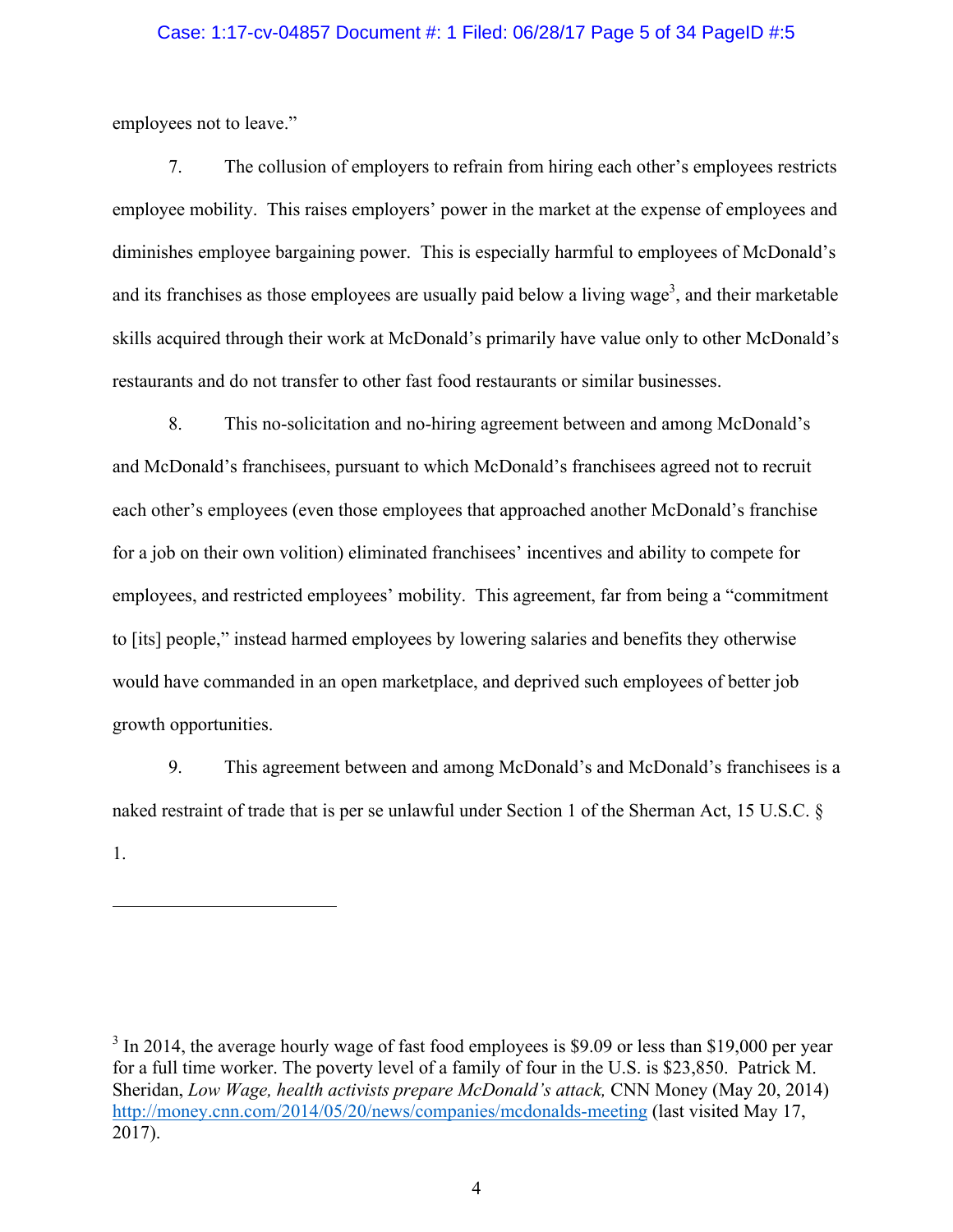#### **THE PARTIES**

10. Plaintiff Leinani Deslandes ("Plaintiff") is a resident of Orange County, Florida. Plaintiff was an employee of Bam-B Enterprises of Central Florida, Inc., which owned and operated the McDonald's store located at 3114 South Semoran Boulevard, Apopka, Florida.

11. Plaintiff has suffered reduced wages, loss of professional growth opportunities, and worsened, illegal working conditions because of the express restraint of trade in McDonald's franchise agreements prohibiting franchisees from "employ[ing] or seek[ing] to employ" anyone who works (or in the last six months has worked) as an employee at another McDonald's corporate-operated restaurant, a McDonald's subsidiary, or any other McDonald's franchise. Specifically, Plaintiff sought a position from a franchise nearby to the one where she worked that would have paid her significantly more money, but because of the no-solicitation and no-hiring agreement between and among the franchisees and Defendant McDonald's, the other franchise could not offer her the position. Despite being qualified, Plaintiff was not hired for a position that paid more and had better growth potential simply because she was currently employed by another franchise.

12. Defendant McDonald's USA, LLC is a Delaware limited liability company with its principal place of business in Oak Brook, Illinois. It is a wholly-owned subsidiary of its parent and predecessor, McDonald's Corporation, which is a Delaware corporation with its principal place of business in Oak Brook, Illinois. McDonald's is in the business of selling food to customers primarily through independently owned and operated franchise restaurants. It has multiple franchise restaurants in Illinois, Florida, and every state in the United States.

13. Plaintiff is ignorant of the true names and capacities, whether individual, corporate, or associate, of those defendants fictitiously sued as DOES 1 through 10 inclusive and so Plaintiff sues them by these fictitious names. Plaintiff is informed and believes that the DOE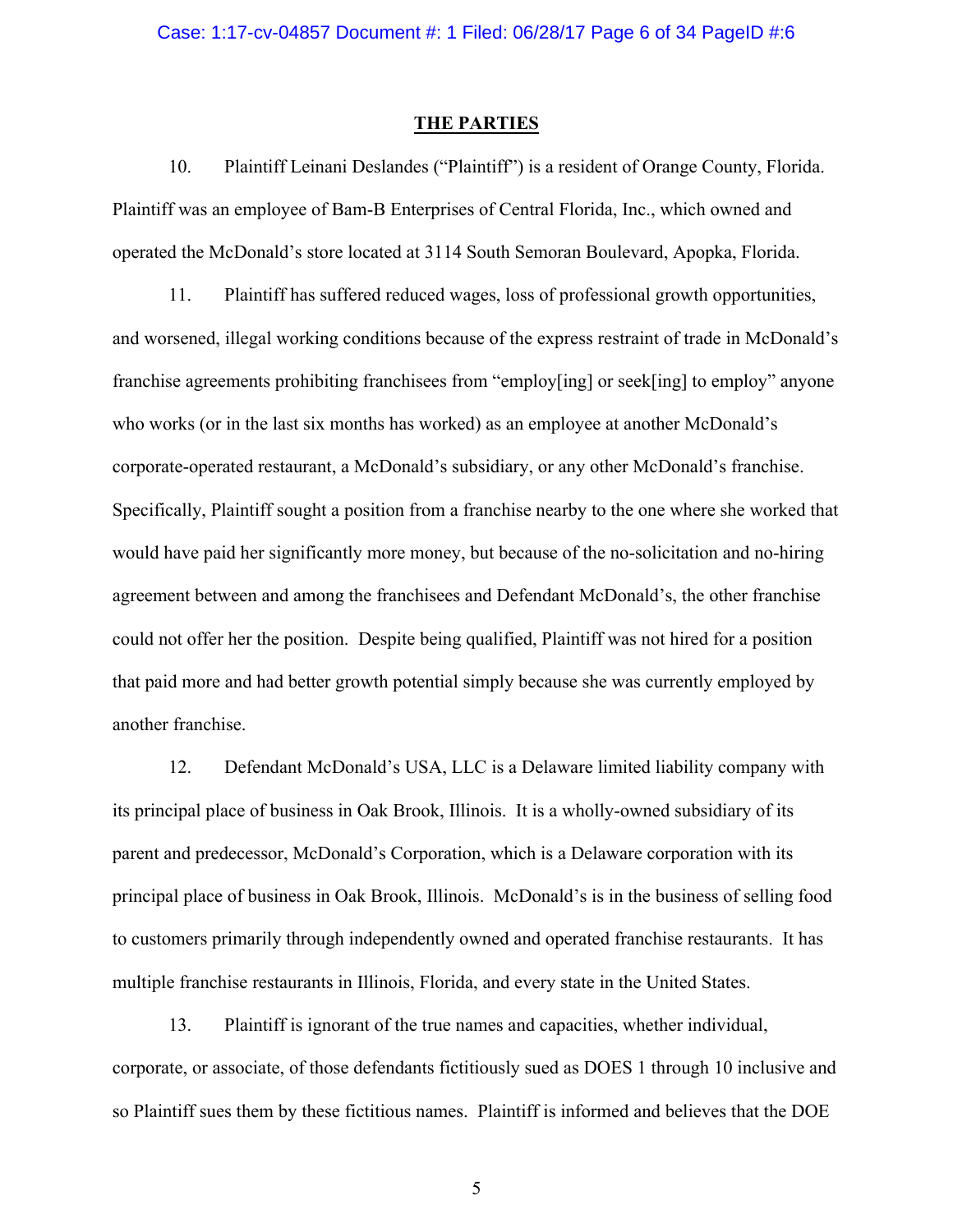## Case: 1:17-cv-04857 Document #: 1 Filed: 06/28/17 Page 7 of 34 PageID #:7

defendants 1 through 10 reside in the United States, the State of Illinois, and/or the State of Florida, and are all in some manner responsible for the conduct alleged herein. Upon discovering the true names and capacities of these fictitiously named defendants, Plaintiff will amend this Complaint to show the true names and capacities of these fictitiously named defendants.

## **CO-CONSIPRATORS**

14. Various other corporations and persons not made defendants in this Complaint, including McDonald's franchisees, participated as co-conspirators in the violations alleged and performed acts and made statements in furtherance of the violations alleged.

### **JURISDICTION AND VENUE**

15. This action is instituted under Sections 4 and 16 of the Clayton Act, 15 U.S.C. §§ 15 and 26, to recover treble damages and the costs of this suit, including reasonable attorneys' fees, against Defendant for the injuries sustained by Plaintiff by virtue of Defendant's violations of Section 1 of the Sherman Act, 15 U.S.C. § 1 and to enjoin further violations. The Court has subject matter jurisdiction under Sections 4 and 16 of the Clayton Act, 15 U.S.C. §§ 15 and 26, under Section 4 of the Sherman Act, 15 U.S.C. § 4, and under 28 U.S.C. §§ 1331, 1332, 1337 and 1367 to prevent and restrain the Defendant from violating Section 1 of the Sherman Act, 15 U.S.C. § 1.

16. Venue is proper in this judicial district under Sections 4, 12, and 16 of the Clayton Act, 15 U.S.C. §§ 15, 22, and 26, and under 28 U.S.C. § 1391(b)(2), (c)(2). McDonald's transacts or has transacted business in this district and has its principal place of business here. Based on information and belief, a substantial part of the events that gave rise to this action occurred here, namely, the decision to implement and the drafting of the no-solicit and no-hire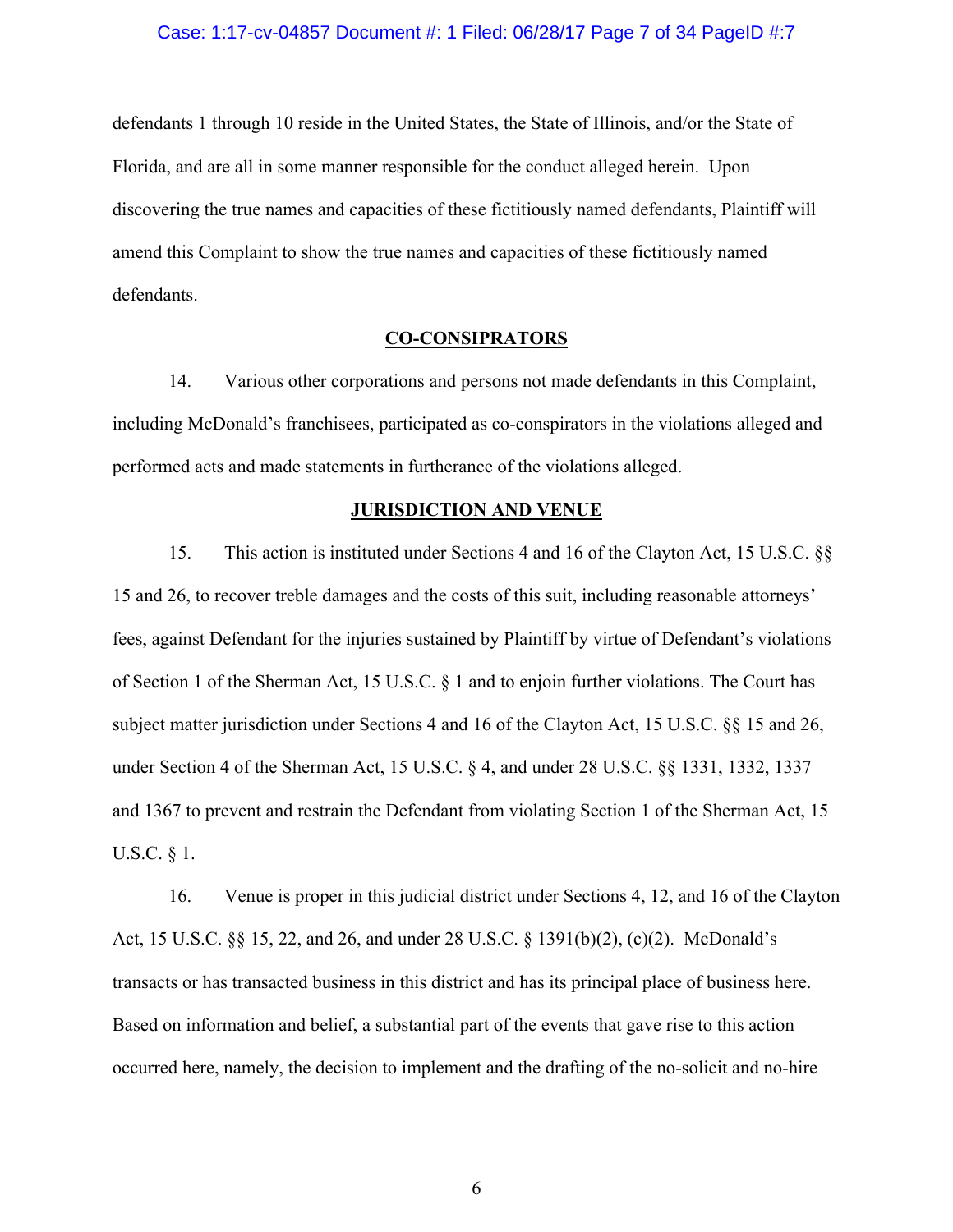## Case: 1:17-cv-04857 Document #: 1 Filed: 06/28/17 Page 8 of 34 PageID #:8

clause in the franchise agreements, McDonald's entry into that agreement, and the selection of Illinois law to interpret and govern that agreement.

17. McDonald's is in the business of selling food to consumers through independently owned and operated franchise restaurants. These restaurants are in each state in the United States, and McDonald's has substantial business activities with each franchised restaurant, including entering into a contractual franchise agreement with the owner of the franchise. McDonald's engages in substantial activities at issue in this Complaint that are in the flow of and substantially affect interstate commerce.

## **FACTS COMMON TO ALL COUNTS**

## **A. The McDonald's Model: "Freedom Within A Framework"**

18. McDonald's is one of the world's largest restaurant chains, serving approximately 68 million customers daily in 120 countries across approximately 36,899 outlets. McDonald's primarily sells hamburgers, cheeseburgers, chicken products, french fries, breakfast items, soft drinks, milkshakes, wraps, and desserts.

19. A McDonald's restaurant is operated by either a franchisee, an affiliate, or the corporation itself. McDonald's revenues come from the rent, royalties, and fees paid by the franchisees, as well as sales in its company-operated restaurants.

20. Currently, McDonald's has franchised about 80% of its restaurants, while the remainder are owned and operated by the company. Most of the company's franchisees are subject to a standard 20-year franchise license agreement.

21. Each franchise is operated by an entity that is a separate legal entity from McDonald's USA, LLC and McDonald's Corporation. Each franchise is an independently owned and independently managed business.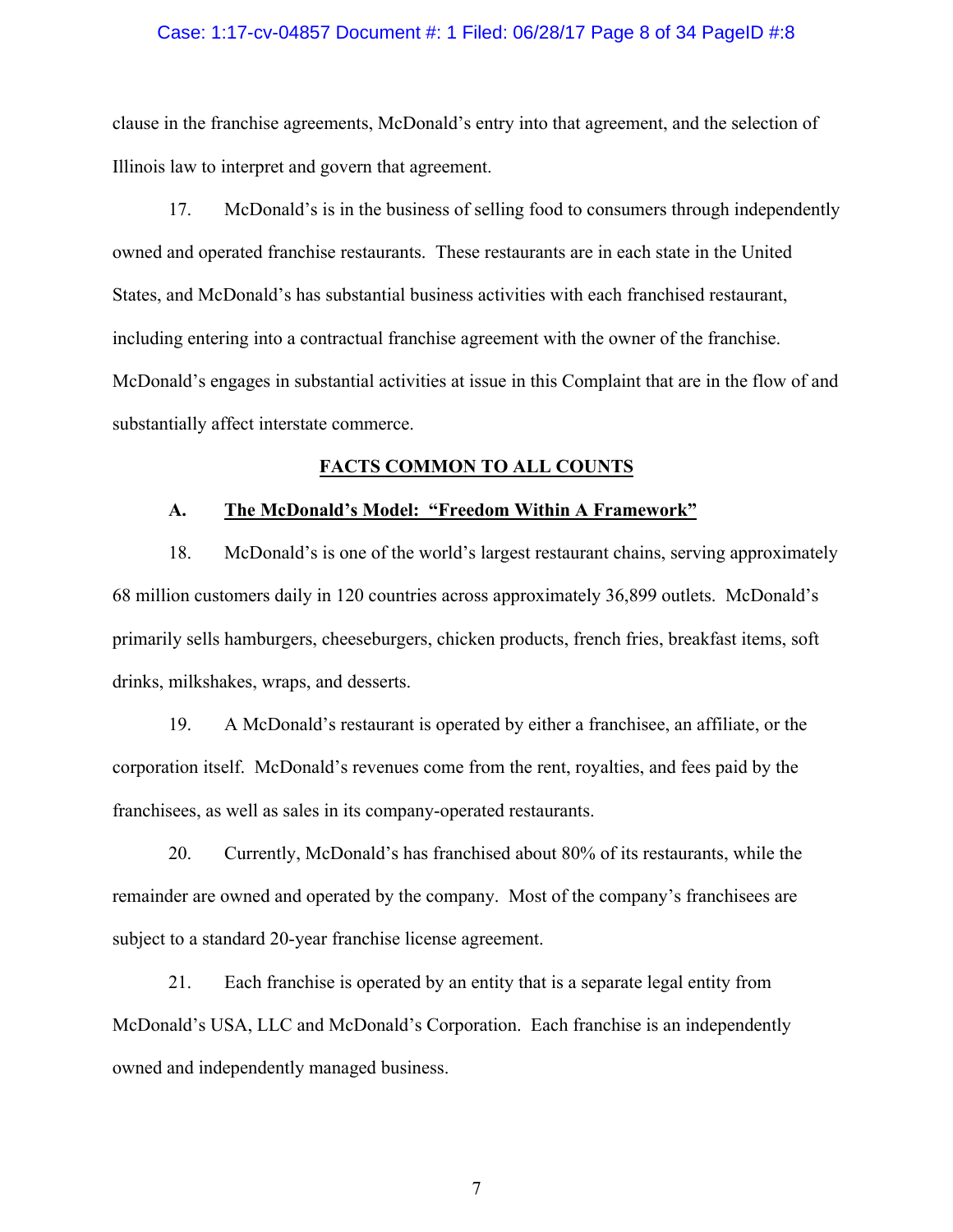## Case: 1:17-cv-04857 Document #: 1 Filed: 06/28/17 Page 9 of 34 PageID #:9

22. There are approximately 420,000 employees that work for McDonald's or its

franchise restaurants in the United States. McDonald's had a net income of \$4.686 billion for the fiscal year 2016. McDonald's current valuation is over \$90 billion.

23. According to a BBC report published in 2012, McDonald's franchises are the world's second largest private employer, with 1.5 million employees working for franchises.

24. According to *Fast Food Nation* by Eric Schlosser (2001), nearly one in eight workers in the United States has at some time been employed by a McDonald's restaurant.

25. Overall, franchising is very important to McDonald's profitability. The chart below illustrates the margins McDonald's receives from this part of its business:

| In millions                               | 2012     | 2011    | 2010     |
|-------------------------------------------|----------|---------|----------|
| US.                                       | \$3,594  | \$3.436 | \$ 3.239 |
| Europe                                    | 2,352    | 2.400   | 2.063    |
| <b>APMEA</b>                              | 924      | 858     | 686      |
| <b>Other Countries &amp;</b><br>Corporate | 567      | 538     | 476      |
| Total                                     | \$7.437  | \$7.232 | \$6.464  |
|                                           |          |         |          |
| Percent of revenues                       |          |         |          |
| US                                        | $83.9\%$ | 83.9%   | 83.4%    |
| Europe                                    | 79.0     | 79.1    | 78.2     |
| <b>APMEA</b>                              | 88.8     | 89.5    | 89.3     |
| <b>Other Countries &amp;</b><br>Corporate | 85.6     | 86.1    | 86.0     |
| Total                                     | 83.0%    | 83.0%   | 82.4%    |

#### **Franchised margins**

26. In McDonald's operated restaurants/franchises, the company develops and refines operating standards, marketing concepts, and product and pricing strategies.

27. McDonald's also regularly leases to the franchisee the property where the

McDonald's franchise is operated.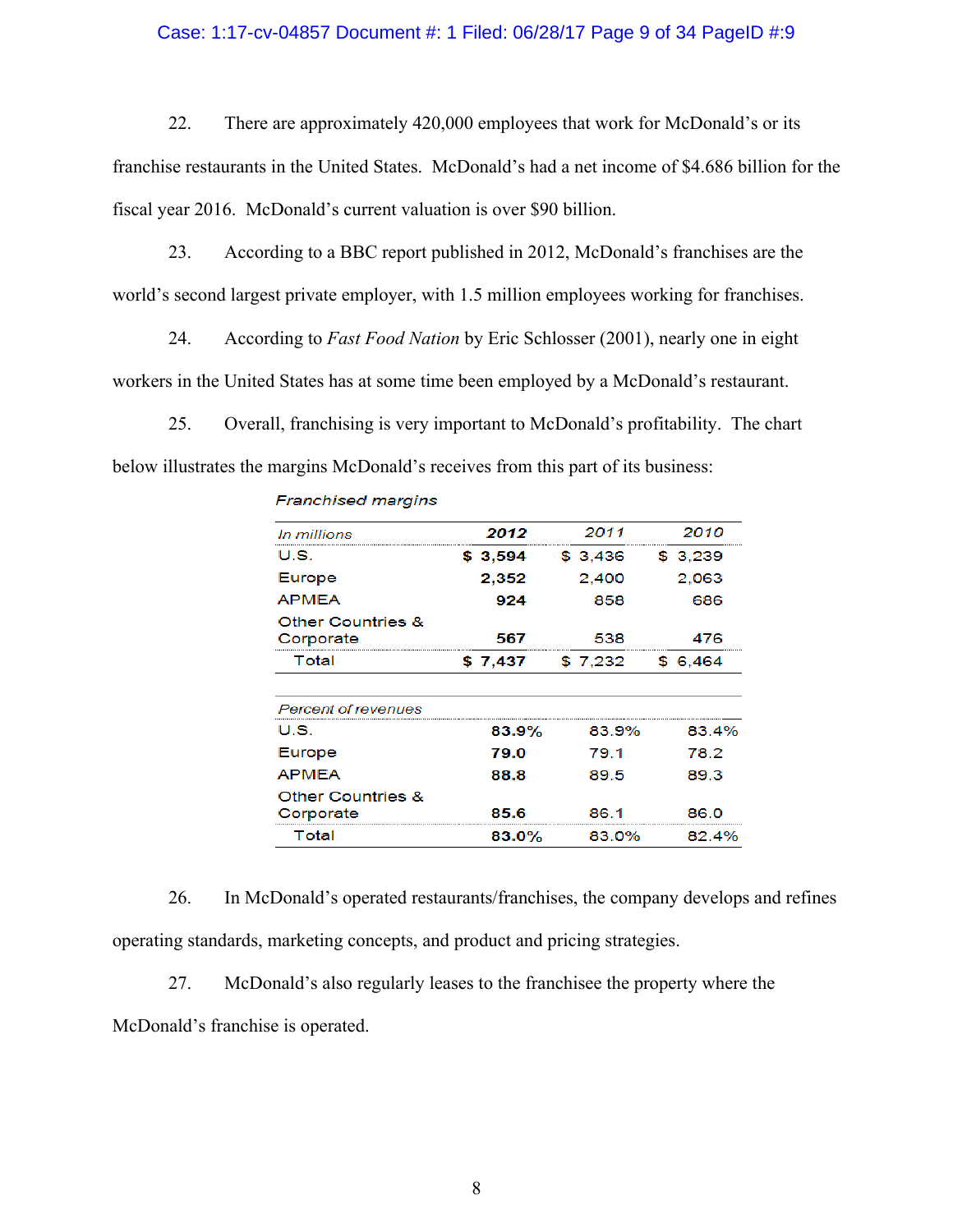## Case: 1:17-cv-04857 Document #: 1 Filed: 06/28/17 Page 10 of 34 PageID #:10

28. McDonald's license agreements and operator's lease agreement both provide that the franchisees are independent of McDonald's and are responsible for all obligations and liabilities of the business, and responsible for the day-to-day operations of the business.

29. The McDonald's franchisee has no exclusive, protected, or territorial rights in the contiguous market area of their restaurant location.

30. The McDonald's franchisee is contractually prohibited from, directly or indirectly, employing, or seeking to employ, any person who is at the time employed by either McDonald's or one of its other franchises, unless the employee has been unemployed from McDonald's for a minimum of six (6) months.

## **B. McDonald's Has Continually Sought to Cut Employee Wages**

31. Since the late 1990s, McDonald's has continually attempted to reduce labor costs. This included replacing employees with electronic kiosks which would perform actions such taking orders and accepting money. In 1999, McDonald's first tested "E-Clerks" in suburban Chicago, Illinois, and Wyoming, Michigan, with the devices being able to "save money on live staffers" and attracting larger purchase amounts than average employees.

32. A study conducted by Anzalone Liszt Grove Research and released by *Fast Food Forward* showed that approximately eighty-four percent (84%) of all fast food employees working in New York City in April 2013 had been paid less than their legal wages by their employers.

33. From 2007 to 2011, fast food workers in the U.S. drew an average of \$7 billion of public assistance annually resulting from receiving low wages.

34. Because McDonald's franchise employees were paid less than a living wage, McResource, the McDonald's intranet website, advised employees to break their food into smaller pieces to feel fuller, seek refunds for unopened holiday purchases, sell possessions online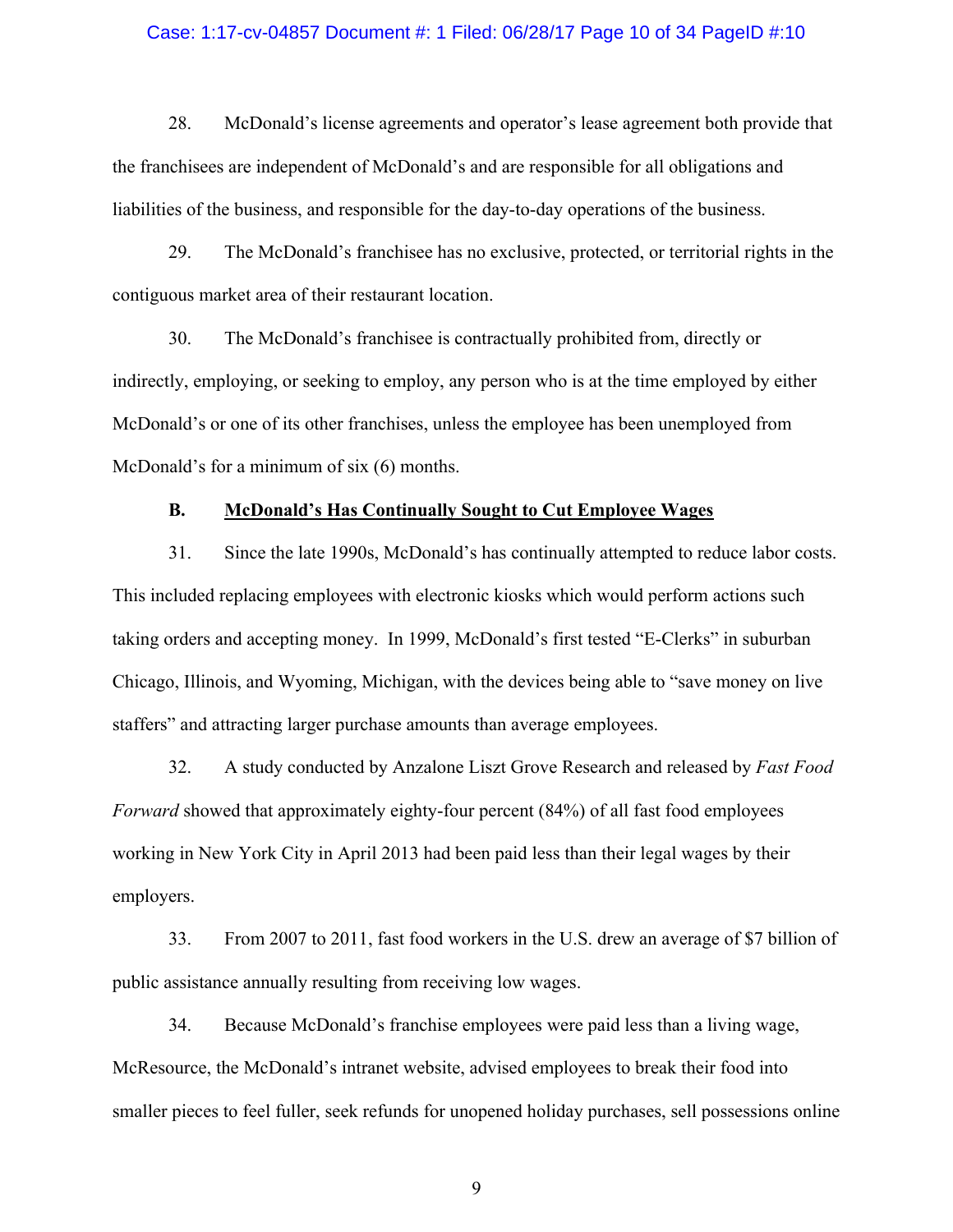## Case: 1:17-cv-04857 Document #: 1 Filed: 06/28/17 Page 11 of 34 PageID #:11

for quick cash, and to "quit complaining" as "stress hormone levels rise by 15 percent after ten minutes of complaining."<sup>4</sup>

35. In December 2013, McDonald's shut down the McResource website amidst negative publicity and criticism.

36. The *Roosevelt Institute* accuses some McDonald's restaurants of actually paying less than the minimum wage to entry positions due to "rampant" wage theft.<sup>5</sup>

37. For example, in South Korea, McDonald's pays part-time employees \$5.50 per hour and is accused of paying less with arbitrary schedules, adjustments and pay delays, thereby taking full advantage when there are little to no legal protection of employees.

38. In late 2015, anonymous aggregated data collected by *Glassdoor* concluded that McDonald's pays entry-level employees in the United States between \$7.25 per hour and \$11 per hour, with an average of \$8.69 per hour. Shift managers are paid an average of \$10.34 per hour. Assistant managers are paid an average of \$11.57 per hour.

39. In 2015, McDonald's CEO, Steve Easterbrook, earned an annual salary of \$7.9 million, a 368% raise over his 2014 salary; all while low-wage McDonald's workers are striking around the world for a livable income.

<u>.</u>

<sup>4</sup> Susanna Kim, *McDonald's Defends Telling Workers to 'Quit Complaining' to Reduce Stress*, ABC News (November 21, 2013) http://abcnews.go.com/Business/mcdonalds-defendsemployees-tips-deemed-offensive-clueless-sdovcacy/story?id=20954354 (last visited April 1, 2017).

http://www.salon.com/2014/04/06/how mcdonalds gets away with rampant wage theft partn er/ (last visited April 1, 2017).

<sup>5</sup> Harmony Goldberg, *How McDonald's gets away with rampant wage theft,* Salon, (April 6, 2015),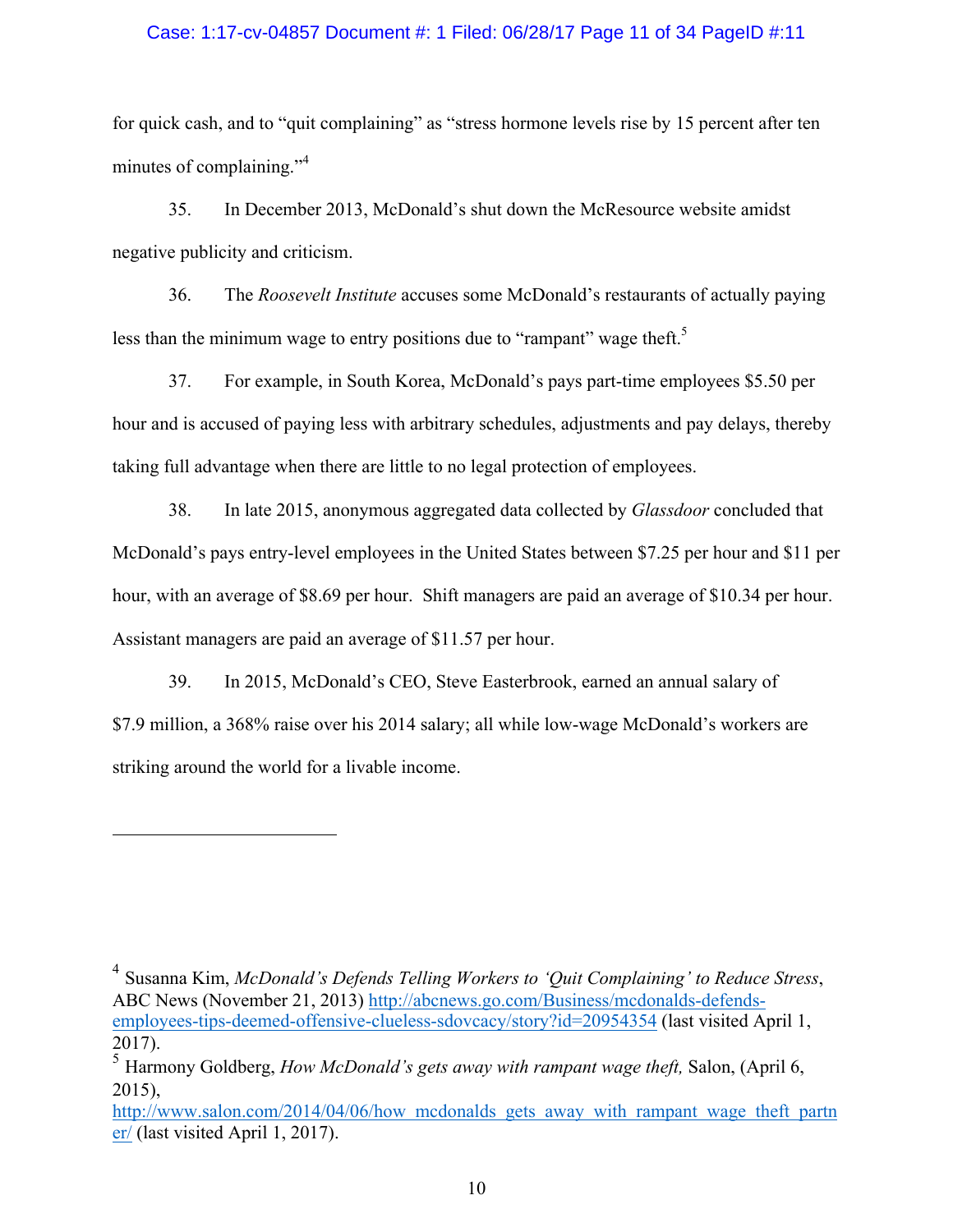## Case: 1:17-cv-04857 Document #: 1 Filed: 06/28/17 Page 12 of 34 PageID #:12

40. McDonald's workers have on occasion decided to strike over pay, with most of the employees on strike seeking to be paid \$15.00. McDonald's has helped franchise owners beat back union-backed strikes calling for living wages.

41. When interviewed about the strikes, former McDonald's CEO Ed Rensi argued that increasing employee wages would take away from entry-level jobs: "It's cheaper to buy a \$35,000 robotic arm than it is to hire an employee who's inefficient making \$15 per hour bagging french fries."<sup>6</sup> McDonald's attitude towards working conditions is not much better than its attitude toward wages. In March 2015, McDonald's workers in 19 U.S. cities filed 28 health and safety complaints with OSHA, which allege that low staffing, lack of protective gear, poor training and pressure to work fast have resulted in injuries. The complaints also allege that, because of a lack of first aid supplies, workers were told by management to treat burn injuries with condiments such as mayonnaise and mustard.

42. Despite the objections of McDonald's, the term "McJob" was added to Merriam-Webster's Collegiate Dictionary in 2003. The term is defined as "a low-paying job that requires little skill and provides little opportunity for advancement."<sup>7</sup>

# **C. Plaintiff and the Putative Class Members Work as Employees at McDonald's Corporate-Operated or Franchise Restaurants**

43. Like other fast food chains in the industry, McDonald's restaurants maintain

<u>.</u>

<sup>6</sup> Kate Taylor, *McDonald's ex-CEO just revealed a terrifying reality for fast-food workers*, Insider (May 25, 2016), http://www.businessinsider.com/mcdonalds-ex-ceo-takes-on-minimumwage-2016-5 (last visited April 1, 2017).

<sup>7</sup> Available at https://www.merriam-wwebster.com/dictionary/McJob (last visited April 1, 2017).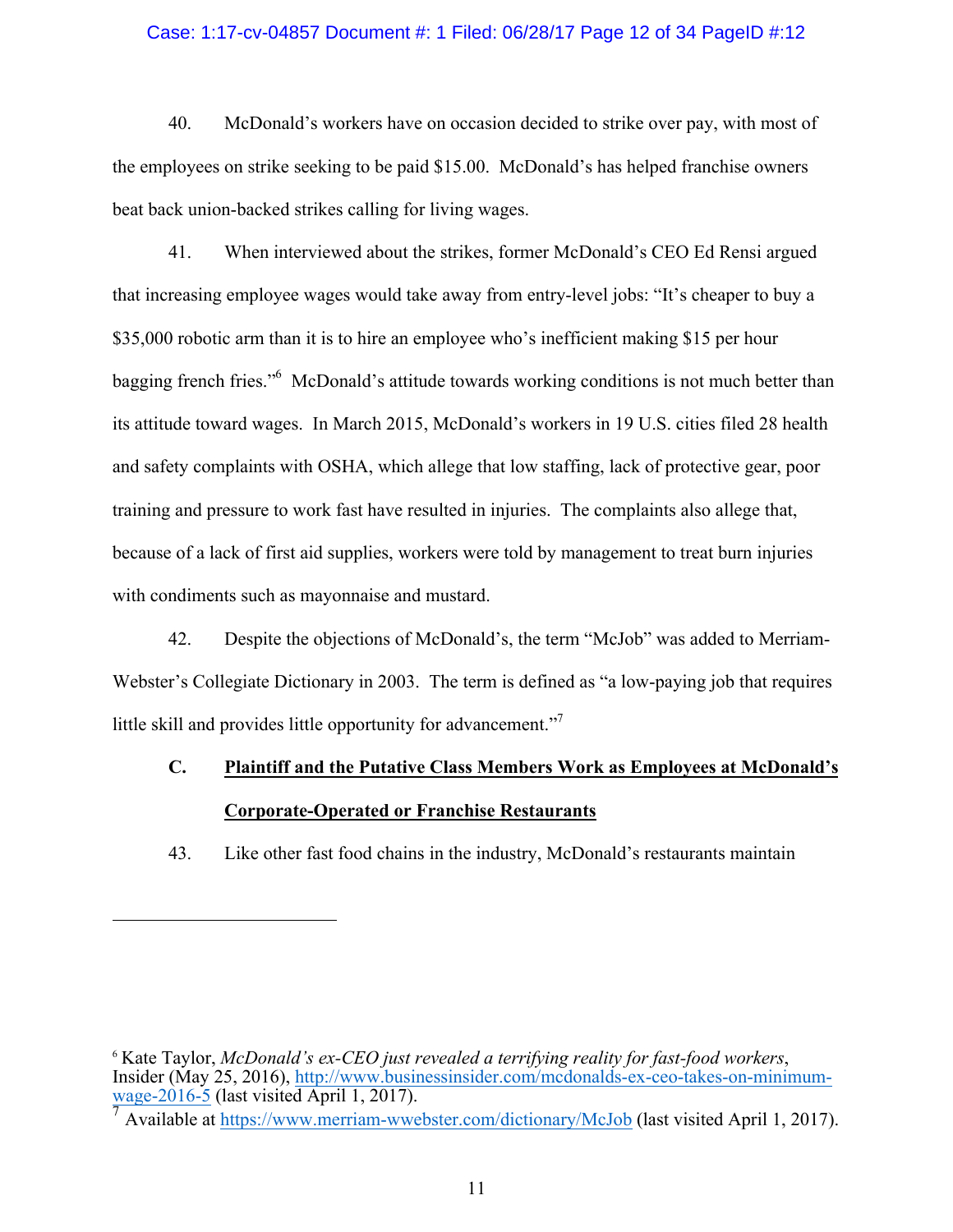## Case: 1:17-cv-04857 Document #: 1 Filed: 06/28/17 Page 13 of 34 PageID #:13

teams of staff in order to oversee operations and guide entry-level employees through daily responsibilities.

44. Specific job titles falling under the category of "management" include shift or swing manager, assistant manager, and store manager.

45. Swing managers may work part-time or full-time, depending on the needs of the specific location.

46. Assistant managers and store managers usually work full-time schedules of 40 hours or more per week. Processing payroll, updating time sheets, demonstrating protocol, tracking supply and shipment orders and communicating with the company regional offices are additional job duties of assistant and store managers.

47. Wages and salaries for employees of franchised stores are not dictated in any way by McDonald's, but average pay scales start out at \$8.00 per hour for inexperienced shift managers and eventually rise to roughly \$12.00 per hour for highly qualified or tenured shift managers.

48. Assistant manager positions yield annual salary options slightly varied by location but usually falling between \$20,000 and \$30,000.

49. Store managers may begin at \$30,000 per year and receive raises or pay increases.

50. Each franchise is its own economic decision-maker on employment issues, so wages are not uniform among the competing franchisee stores. Low wages, however, are consistent across the McDonald's empire of company and franchise-owned restaurants, and have allowed McDonald's shareholders and executives, and thousands of its franchise owners, to become very wealthy while full-time, hardworking employees have to seek government benefits just to put food on their own tables. A significant reason that gross inequity exists between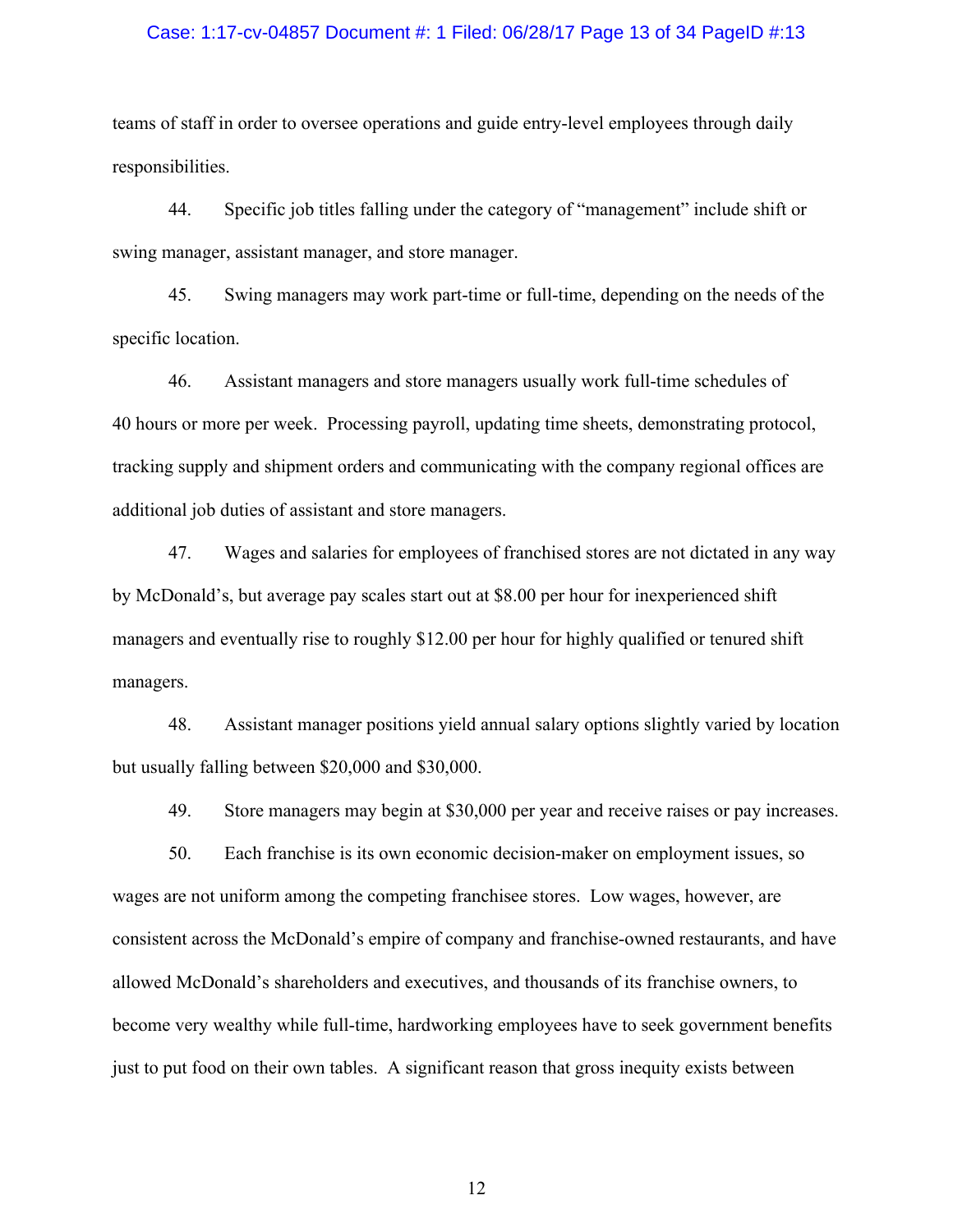#### Case: 1:17-cv-04857 Document #: 1 Filed: 06/28/17 Page 14 of 34 PageID #:14

McDonald's and franchise owners on the one hand, and their employees on the other, is that McDonald's is stifling employee wages through its no-hire prohibition.

## **PLAINTIFF DESLANDES**

51. In 2009, Plaintiff began working for Bam-B at the McDonald's Store in Apopka, Florida. At all relevant times herein, Plaintiff was paid on an hourly basis and properly recorded all of her hours worked.

52. Between 2009 and 2010, Plaintiff received various promotions and raises and did exemplary work.

53. Plaintiff started as an entry-level crew person earning \$7.00 per hour. After about three months, Plaintiff was promoted to Shift Manager earning \$10.00 per hour.

54. In 2011, Plaintiff was promoted to Department Manager of Guest Services earning \$12.00, where she was responsible for guest services and managing the cash. There were two other Department Managers on her level. One was in charge of employees and human resources, and the other was in charge of kitchen and ordering.

55. After becoming Department Manager, Plaintiff began course work to become eligible for a General Manager position. McDonald's offers proprietary training programs necessary in order to advance through the McDonald's system. Plaintiff took on required weeklong training courses, online classes, and phone conferences put on by McDonald's. In continuing her knowledge, expertise, and education in the McDonald's system, Plaintiff tolerated a difficult work environment, including requiring her to work overtime, but failing to pay overtime wages; providing her difficult shifts in which she had to sacrifice time with her children to meet management expectations; and failure to provide raises and bonuses.

56. Before Plaintiff could become a General Manager, she had to complete one final weeklong proprietary McDonald's training course at McDonald's "Hamburger University" in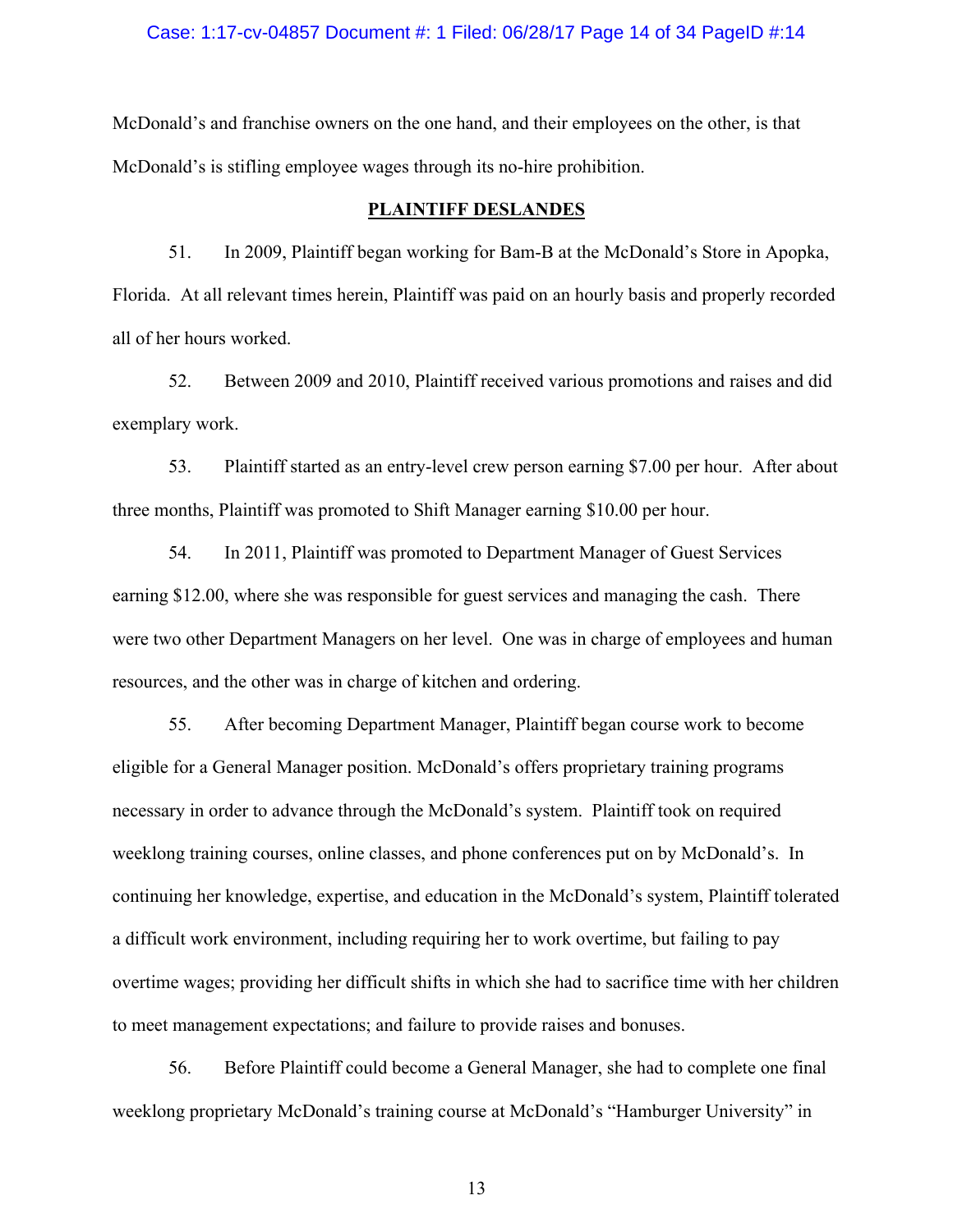## Case: 1:17-cv-04857 Document #: 1 Filed: 06/28/17 Page 15 of 34 PageID #:15

Illinois. The training was scheduled for April 2015; however, before Plaintiff could go, her supervisors found out she was several months pregnant and they cancelled her training. Plaintiff was not due until more than six months later. It was clear that this franchise that had suppressed her wages and abused the overtime laws was now going to hinder her McDonald's system education and promotion because she was pregnant.

57. Plaintiff immediately decided to look for another managerial job that would appreciate her skills, not violate overtime law, not discriminate against her because she was pregnant, and would give her the pay and promotion opportunities she deserved based on her performance. For reasons that are further described below, the experience and education Plaintiff developed over the previous four years at Bam-B and in McDonald's training had significant value in the McDonald's organization made up of thousands of different franchises, but they did not translate to restaurants outside of the McDonald's system.

58. Soon thereafter, Plaintiff located a departmental manager opening at a nearby independently owned McDonald's restaurant operated by a different McDonald's franchise owner. While doing the same job, that position started at \$13.75 per hour, a substantial 15 percent raise for Plaintiff, and after a 90-day probation period, the pay would increase to \$14.75 per hour, which would have been a 23 percent increase in pay from her stagnated \$12.00 per hour at Bam-B. Further, the other franchise did not appear to be violating overtime laws, which would either give Plaintiff an additional effective increase in pay, or give her more time with her family.

59. This appeared to be a very good opportunity to leave a business that was underpaying employees, denying promotions and raises, and violating labor laws. The new franchise expressed a desire to hire Plaintiff with more pay, better promotion opportunities, and a better shift, but said that it could not hire her because she was currently employed by another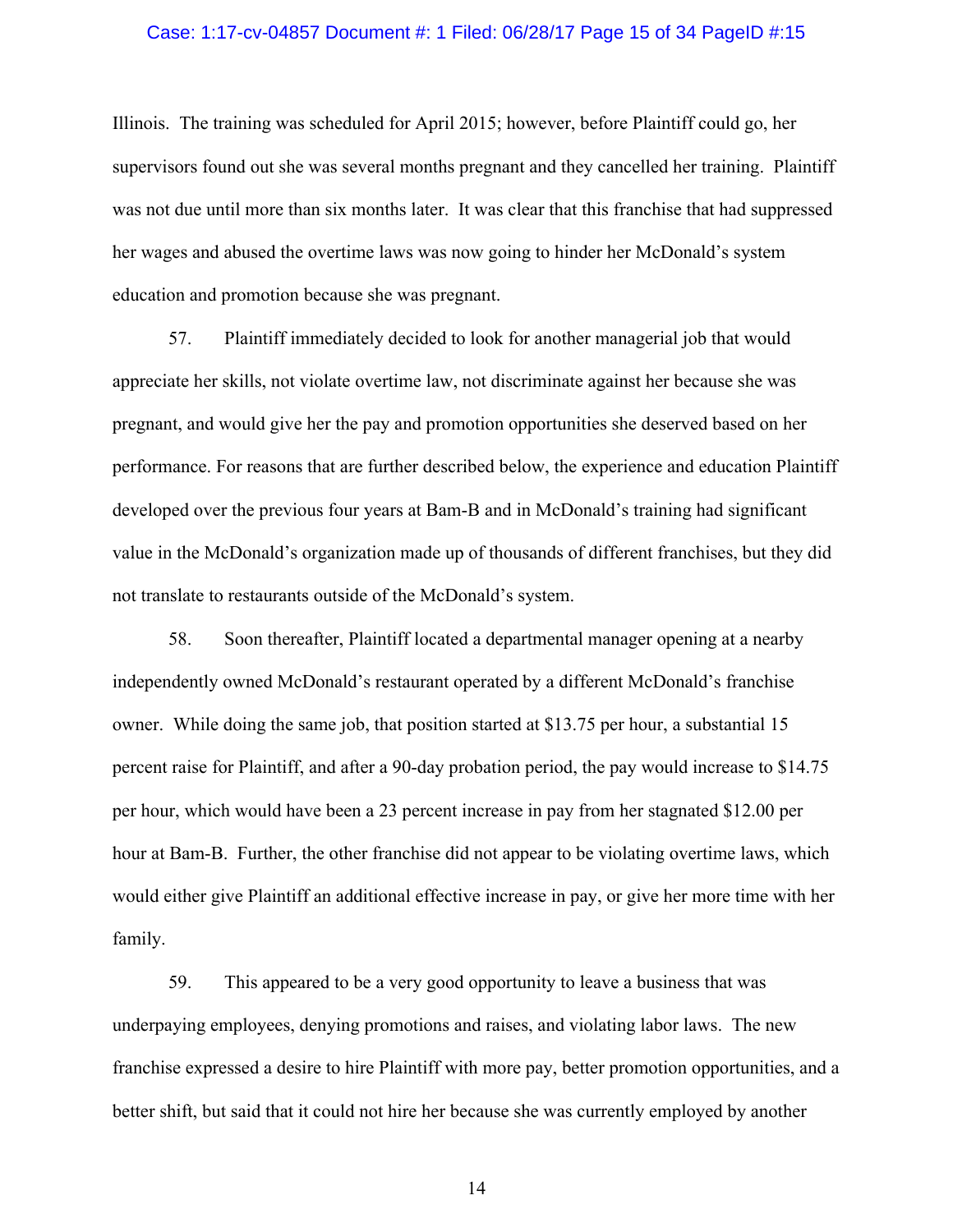## Case: 1:17-cv-04857 Document #: 1 Filed: 06/28/17 Page 16 of 34 PageID #:16

McDonald's franchise owner and it could not hire employees working at other McDonald's franchises unless she was "released" by the Bam-B franchise.

60. Plaintiff asked her supervisors at Bam-B to "release" her so that she could pursue this opportunity. Her supervisors informed her that her request was denied and they would not release her because she was "too valuable." She continued working for Bam-B, unable to use her skills, expertise and education at McDonald's to secure a raise or promotion. However, Plaintiff had a family to feed; therefore, she continued to work for Bam-B.

61. In January 2016, Plaintiff finally quit her job with Bam-B because she continued to work without raises, promotions or promotion opportunities, ${}^{8}$  all while Bam-B continued to engage in violation of overtime laws. It was clear that things were not going to change, and Bam-B was not going to release her to use her skills, education and experience at another McDonald's franchise.

62. Plaintiff's training was in McDonald's management, which is only valuable and transferrable within the McDonald's system. Plaintiff knew it would be futile to obtain employment in another franchise. The no-solicit and no-hire prohibition plus disenchantment with the McDonald's organization for allowing this to happen, meant that she had to start work with a new organization, back at an entry level position. Plaintiff consequently took employment with Hobby Lobby, a retail store, at a significantly lower pay rate of \$10.25 per hour.

<u>.</u>

<sup>&</sup>lt;sup>8</sup> Plaintiff never received any further opportunity to complete her Hamburger University training to become a General Manager (despite the fact she was assigned to perform many of the general manager duties as there was a constant rotation of general managers).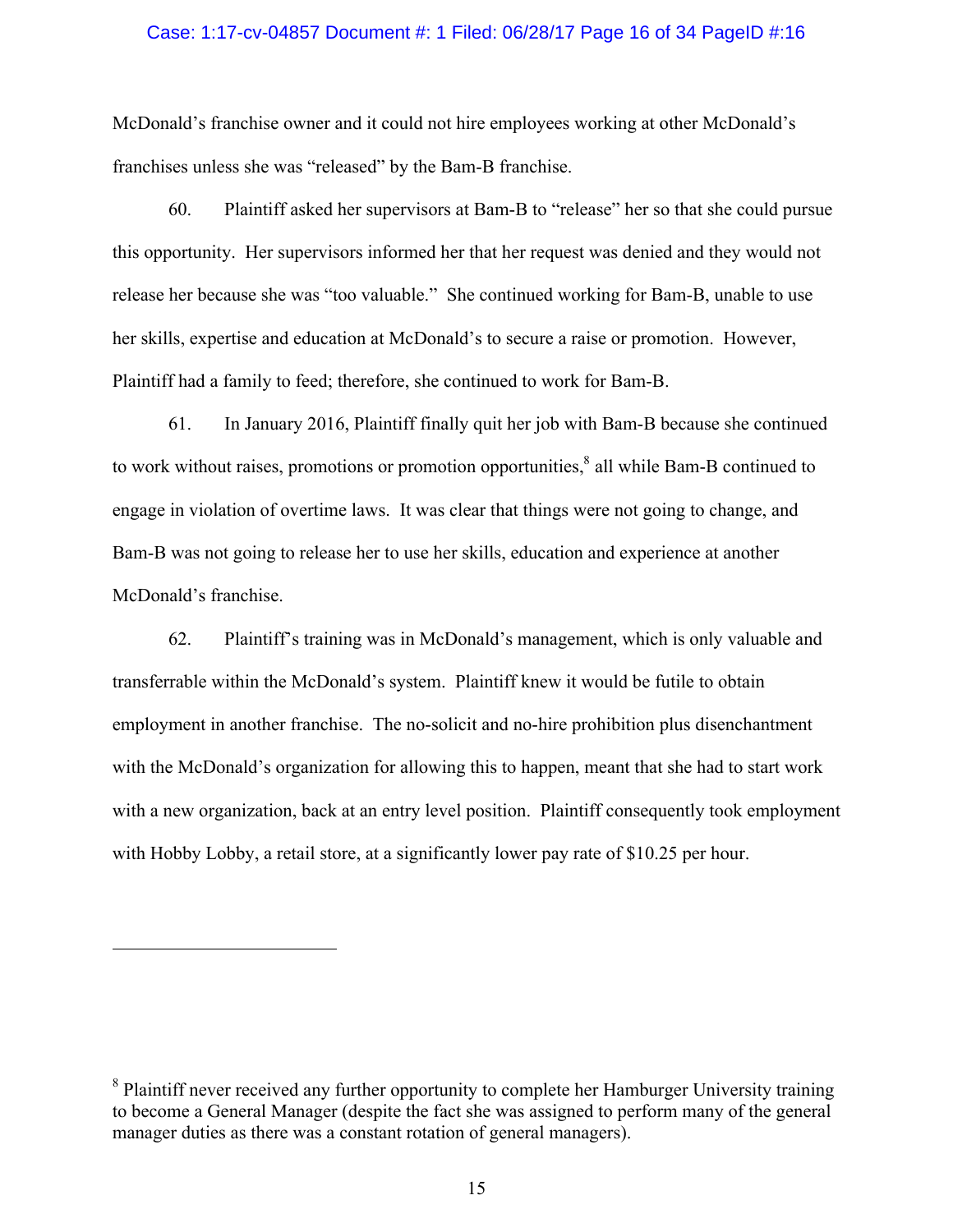## **D. McDonald's Model Is Designed to Encourage Franchise Competition With Regard to Sales**

63. While McDonald's implemented policies to actively thwart competition for employees between and among it and franchises in order to suppress employee wages, it encouraged competition between franchises in food sales that benefitted McDonald's.

64. McDonald's public disclosures and agreements with McDonald's franchisees emphasize that McDonald's franchisees operate separately from each other and from McDonald's.

65. McDonald's franchise agreements state that, "Franchisee shall have no authority, express or implied, to act as agent of McDonald's or any of its affiliates for any purpose."

66. McDonald's franchise agreements also state that the franchisee has no ""exclusive," 'protected,' or otherwise territorial rights in the contiguous market area of such Restaurant [location] . . . ."

67. McDonald's Franchise Disclosure Document reiterates that the Franchise Agreement "does not contain any exclusive grant, exclusive area, exclusive territorial rights, protected territory, or any right to exclude, control, or impose conditions on the location or development of future McDonald's restaurants at any time. You will not receive an exclusive territory."

68. The Franchise Disclosure Document stresses that the franchisee "may face competition from other franchisees [or] from outlets that we own" and that "[t]he sales and customer trading patterns . . . . do not represent any continuing franchisee entitlement or expectation. McDonald's may establish other franchisee or … company-owned outlets that may alter customer trading patterns and affect the sales of, and compete with, your location."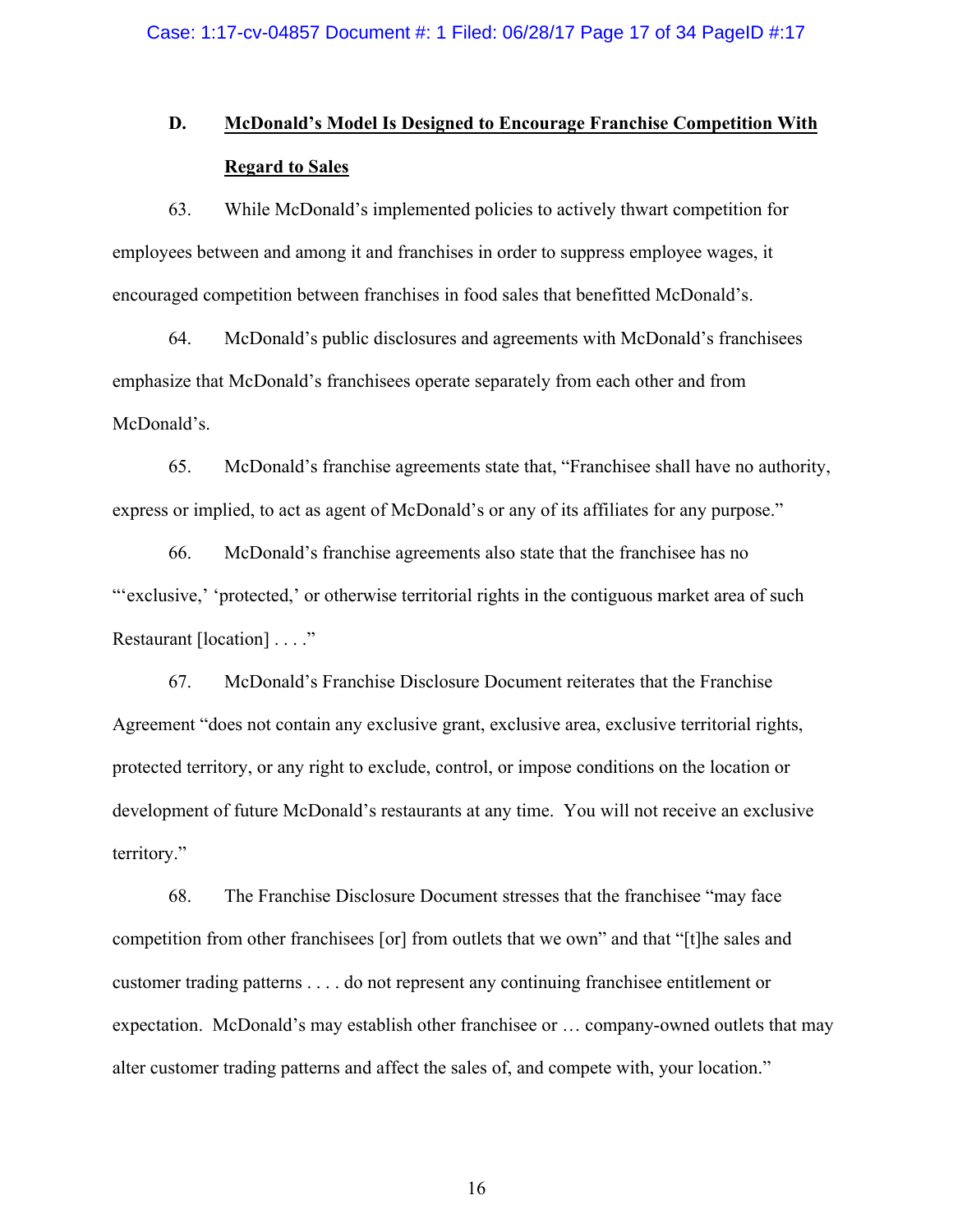### Case: 1:17-cv-04857 Document #: 1 Filed: 06/28/17 Page 18 of 34 PageID #:18

69. Additionally, as a way of protecting itself from liability, McDonald's franchise agreements expressly provide that the Franchisee and McDonald's "are not and do not intend to be partners, associates, or joint employers in any way and McDonald's shall not be construed to be jointly liable for any acts or omissions of Franchisee under any circumstances."

70. While franchisees are required to pay to McDonald's a percentage of gross sales revenues, franchisees are free to negotiate purchasing terms with approved suppliers and to seek approval of new suppliers.

71. Franchisees may also compete with each other by allowing customers to use certain credit and debit cards or certain gift cards, neither of which is a system-wide requirement.

72. A franchisee's profitability is a function of a number of inputs, including its cost of labor, which McDonald's specifically identifies as a franchisee operating expense. Franchisees are required to enroll present and future managers at McDonald's training centers, the travel cost and expense of which is borne by franchisees.

73. According to McDonald's Senior Director of U.S. Franchising, franchisees are responsible for the day-to-day operations of their restaurants, including employment matters and legal compliance.

74. But for the no-hire agreement, each McDonald's franchise (and McDonald's itself in its corporate-operated stores) is its own economic decision-maker with respect to hiring, firing, staffing, promotions and employee wages. But for the no-hire agreement, each McDonald's franchise (and McDonald's itself) would compete with each other for the bestperforming employees.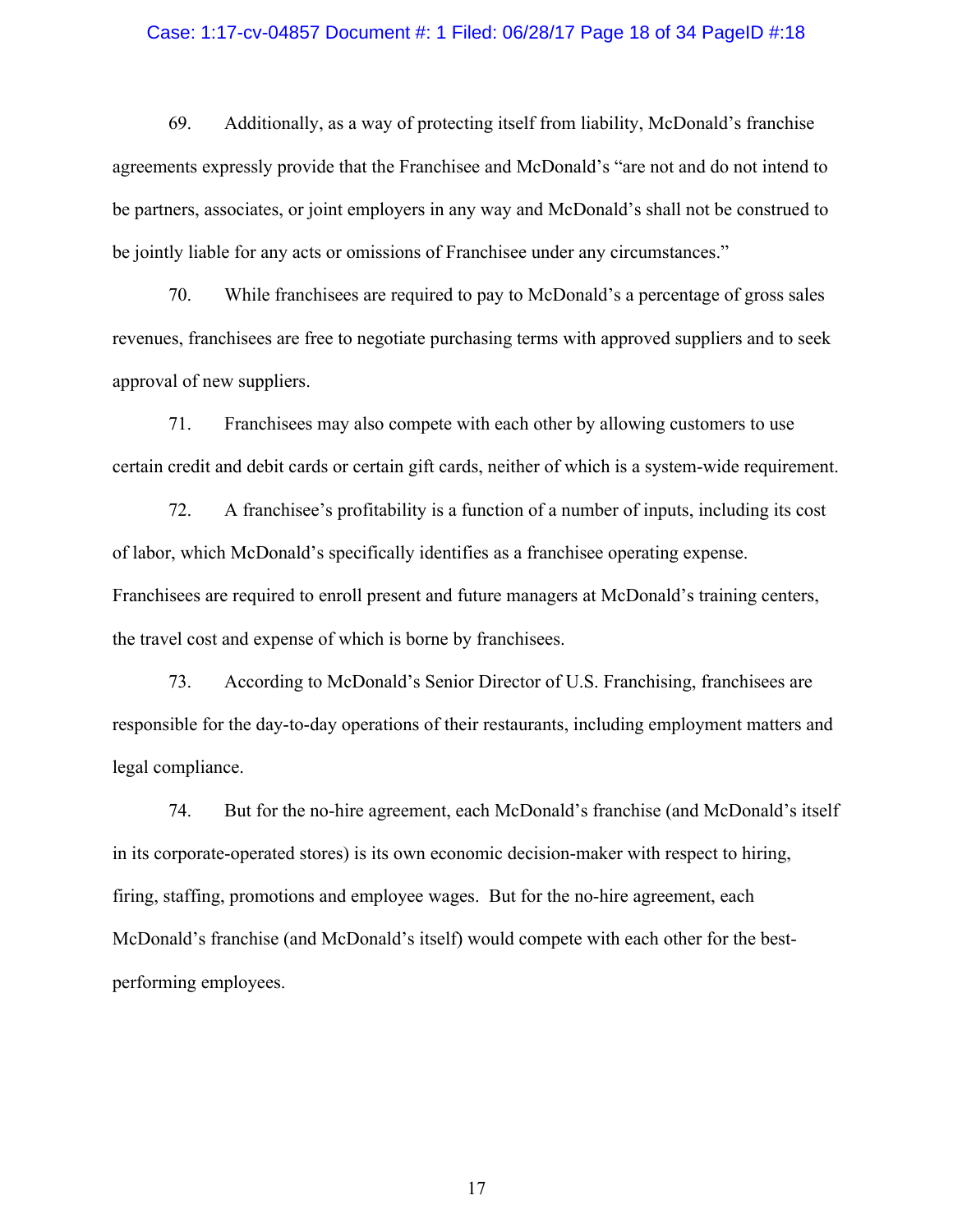## **E. The "No Hire" Agreement**

75. While independent business owners should be encouraged to compete with each

other for employees, McDonald's and its franchisees enter into express contractual franchise

agreements, forbidding employee competition.

76. The standard language in McDonald's franchise agreements with all its

franchisees includes an express "no-solicit" and "no-hire" provision that prohibits franchisees

from hiring employees of other McDonald's franchisees.

77. The relevant provision from the McDonald's franchise agreement states:

*Interference With Employment Relations of Others.* During the term of this Franchise, Franchisee shall not employ or seek to employ any person who is at the time employed by McDonald's, any of its subsidiaries, or by any person who is at the time operating a McDonald's restaurant or otherwise induce, directly or indirectly, such person to leave such employment. This paragraph [] shall not be violated if such person has left the employ of any of the foregoing parties for a period in excess of six (6) months.

# **F. Other Evidence of a Horizontal Agreement among Competing Franchisees and McDonald's**

78. Public corporate filings reveal that McDonald's admits that its success depends in part on its "System's ability to recruit, motivate and retain a qualified workforce to work in our restaurants in an intensely competitive environment" and the "[i]ncreased costs associated" with retaining qualified employees applies to its franchisees.

79. Employment applications available online for McDonald's restaurants ask

applicants whether they have worked for McDonald's before. That question is separate and apart

from the history of employment portion on the application. This helps the prospective employer

easily flag current employees employed by competing McDonald's franchisees and prevents

violation of the no-hire provision.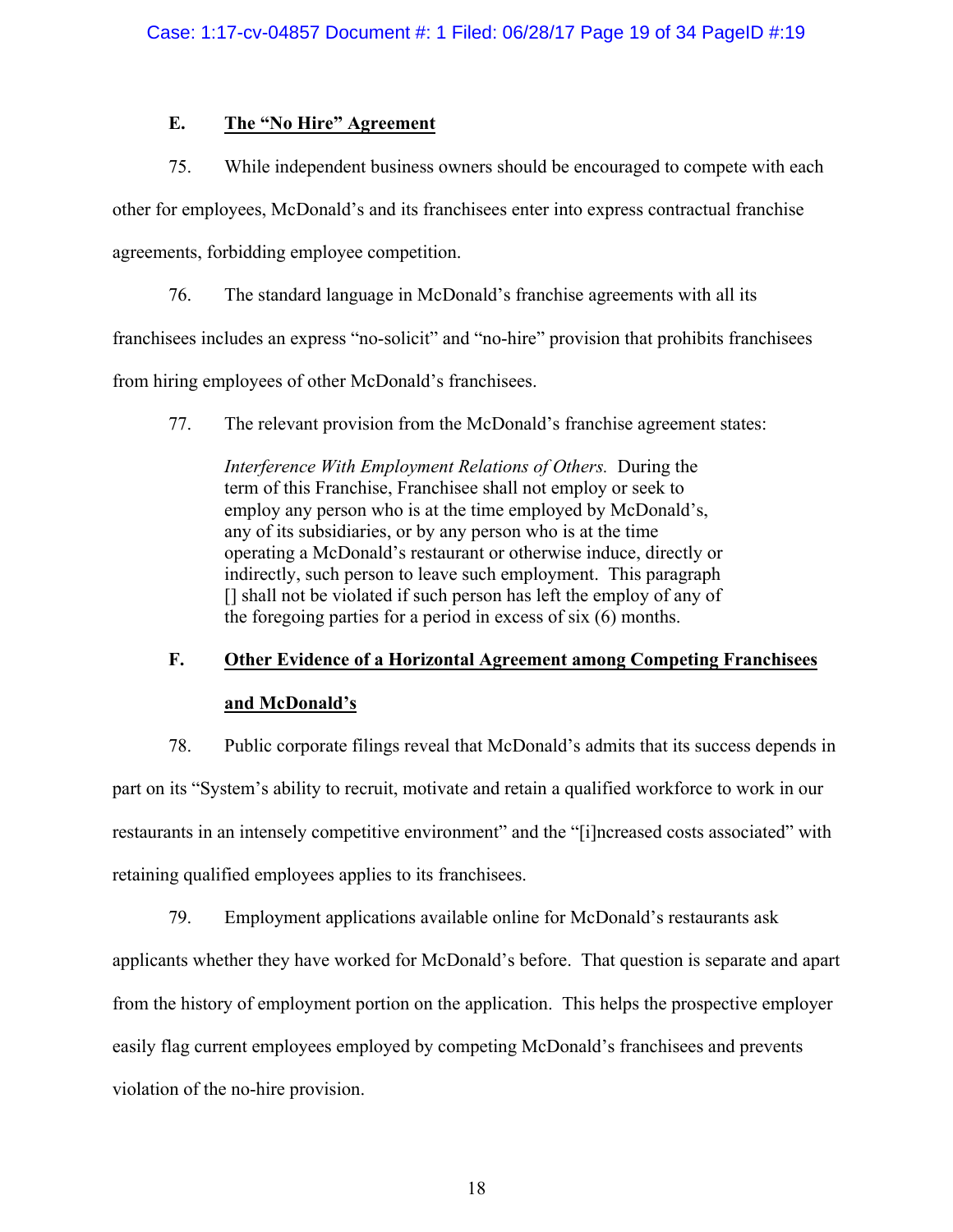## Case: 1:17-cv-04857 Document #: 1 Filed: 06/28/17 Page 20 of 34 PageID #:20

80. The "no-solicit" and "no-hire" agreement embodies norms that are widely accepted across the fast-food industry and familiar to franchisees. In advising new restaurant owners on how to hire their first general manager, one industry expert instructs that, "you have to be careful that you do not earn a reputation for stealing other people's employees."

81. Plaintiff was a direct victim of this "no-solicit" and "no-hire" provision, in that it was complied with by both independent franchise owners to prevent Plaintiff from using competition to obtain a living wage, promotion opportunities, and find comparable and/or better employment.

# **G. The "No-Hire" Agreement Is Against the Independent Interests of the Franchisees**

82. This no-hire provision is short-sighted and ultimately not in the independent franchisees' interest, even though it is in the interest of the conspirators as a whole when acting together. Employees are critical to the success of McDonald's franchisees.

83. It is the sales in franchise-operated restaurants that brings the most revenue to McDonald's, so McDonald's profits hinge on the success or failure of its franchisees. A significant component of making the franchise profitable is hiring qualified, motivated, and superior employees.

84. Therefore, it is in the independent interest of each McDonald's franchisee to compete for the most talented and experienced restaurant employees.

85. By adhering to the no-hire agreement, franchisees artificially restrict their own ability to hire other employees in a manner that is inconsistent with their own unilateral economic interests. By acting in concert, however, they also artificially protect themselves from having their own employees poached by other franchises that see additional value in those employees, such as their training, experience and/or work ethic. This allows franchisees to retain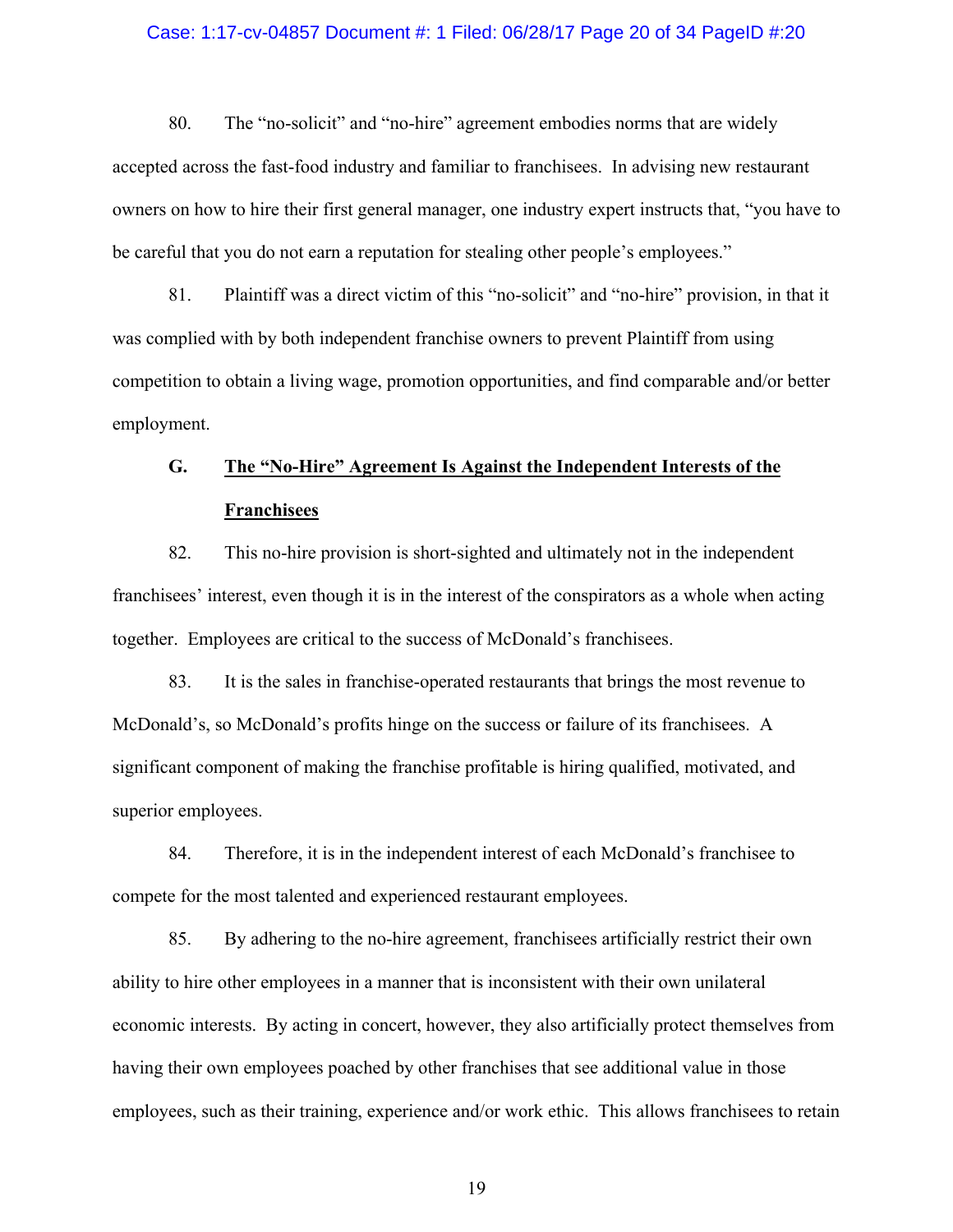#### Case: 1:17-cv-04857 Document #: 1 Filed: 06/28/17 Page 21 of 34 PageID #:21

their best employees without having to pay market wages to these employees or compete in the market place relative to working conditions and promotion opportunities.

86. The "no-hire" agreement does not serve the interests of ensuring that McDonald's restaurants produce a quality product.

87. The "no-hire" agreement does not serve employees because it does not incentivize McDonald's franchisees to invest in higher wages, benefits, and working conditions. It also disincentivizes employees to perform their best work as their opportunities by doing so are limited.

88. The "no-hire" agreement does not serve fast-food customers because it does not incentivize McDonald's franchisees to invest in training workers to improve the McDonald's food, experience and service.

# **H. Employment with Non-McDonald's Brands is Not a Reasonable Substitute for McDonald's Employees**

89. Consistent with Plaintiff's experience, online reviews for employment at McDonald's restaurants report that there was little or no way "to advance after working for nearly two years;" "management told [employees] they were easily replaceable;" "advancement never an option" and working at McDonald's offered "no real opportunity for advancement." That is all made possible by the "no-hire" prohibition. If franchisees had to either pay and promote good employees, or lose them to competitor franchisees, they would be forced to pay competitive wages and provide competitive promotion opportunities. However, because of the no-hire prohibition, and because the education, training and experience within the McDonald's enterprise are unique to McDonald's and not transferrable to other restaurants, McDonald's franchisees do not have to compete with non-McDonald's business for their employees except at the entry-level position.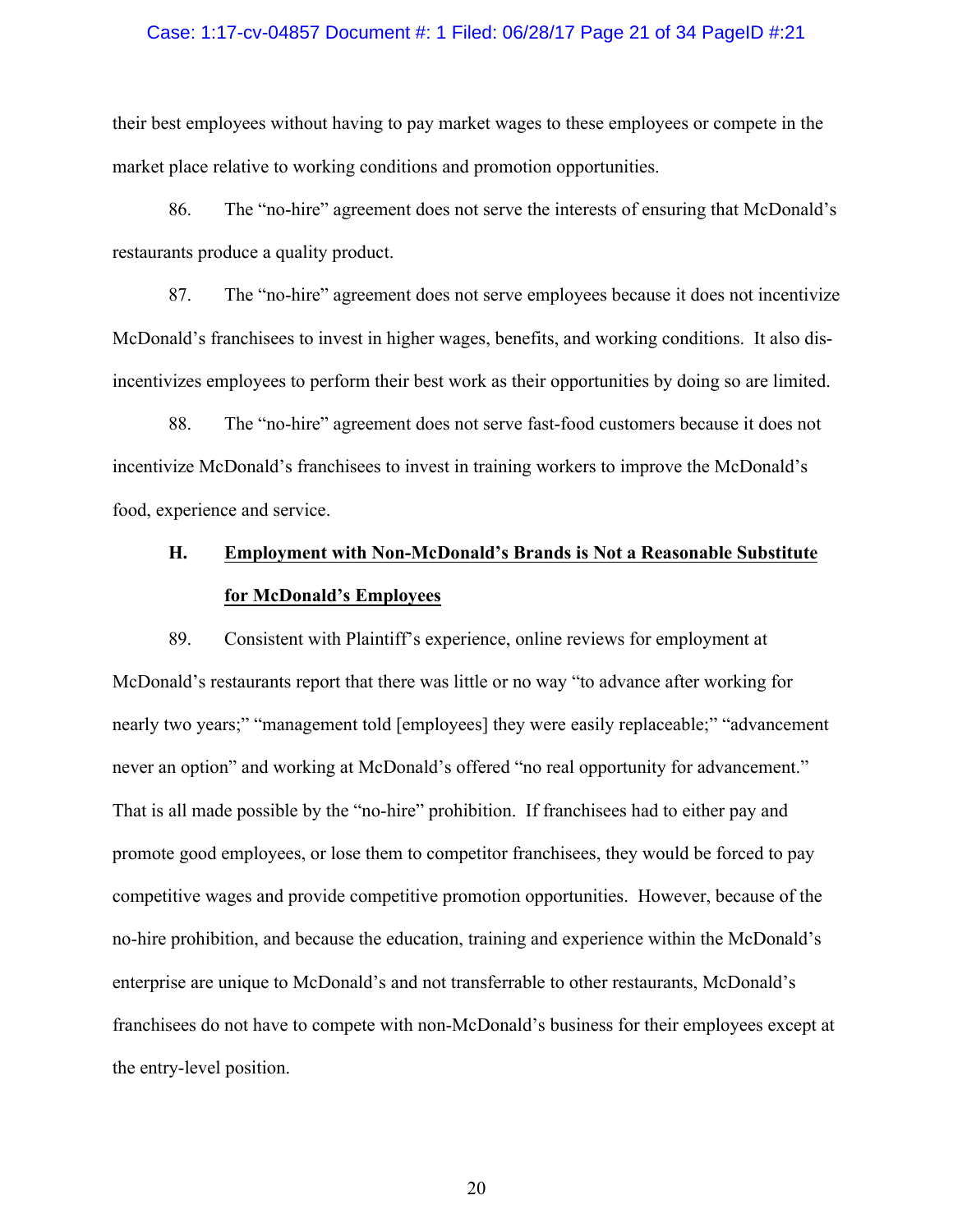### Case: 1:17-cv-04857 Document #: 1 Filed: 06/28/17 Page 22 of 34 PageID #:22

90. Training, education, and experience within the McDonald's system are not transferrable to other restaurants for a number of reasons. McDonald's franchises utilize McDonald's own proprietary computer systems and platforms, including proprietary applications and data systems, which new franchises must purchase through McDonald's approved suppliers. Franchises electronically submit their store financial information to McDonald's via a separate proprietary web-based system. Experience with these systems is of little value to other restaurants. McDonald's franchises also utilize proprietary store operating procedures, McDonald's methods of inventory control and bookkeeping/accounting procedures, and McDonald's-prescribed equipment. Training is also accomplished through proprietary curricula and systems. According to McDonald's Franchise Disclosure Document, training is designed to provide the "specific skill sets in the various facets of the conduct of a McDonald's restaurant, including such areas as equipment, standards, controls, and leading people." The Disclosure informs that it takes "approximately two years" to complete all of the learning plans from Shift Manager through General Manager.

91. Because Plaintiff was unable to transfer her skills and experience to a competing franchise restaurant at significantly more money, her only option was to quit and start over at an entry-level job and salary in another industry.

## **I. Plaintiff and the Class Members Have Suffered Antitrust Injury**

92. Because of the "no-solicit" and "no-hire" agreement, Plaintiff and the putative class have suffered injury in the form of reduced wages and worsened working conditions.

93. Suppressed wages due to employers' agreement not to compete with each other is injury of the type the antitrust laws were intended to prevent and flows from that which makes the "no-hire" and "no-solicit" agreement unlawful.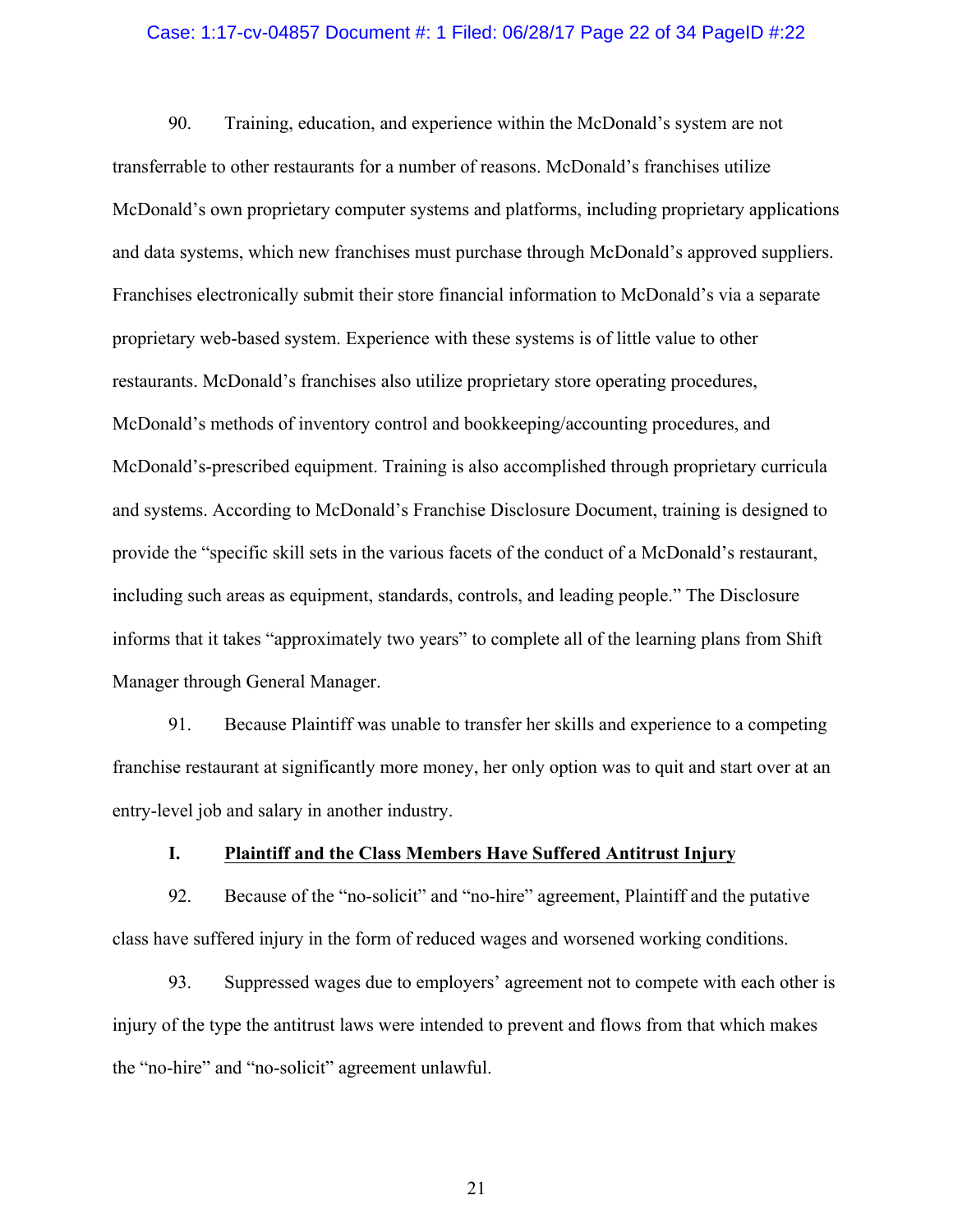## **CLASS ALLEGATIONS**

94. Plaintiff brings this action on her own behalf, and on behalf of a nationwide class pursuant to Federal Rules of Civil Procedure, Rules 23(a), 23(b)(2), and/or 23(b)(3).

Nationwide Class:

All persons in the United States who are current or former employees and/or managers at all McDonald's restaurants whether operated by McDonald's itself or by a McDonald's Franchisee.

95. Alternatively, Plaintiff brings this action on her own behalf, and on behalf of a Class of Florida residents pursuant to Rule  $23(a)$ ,  $23(b)(2)$ , and/or  $23(b)(3)$ .

Florida Class:

All persons in the State of Florida who are current or former employees and/or managers at all McDonald's restaurants whether operated by McDonald's itself or by a McDonald's Franchisee.

96. Except where necessary to differentiate, the Nationwide Class, the Florida Class, and their members shall be referred to herein as the "Class," the "Classes" or "Class Members." Excluded from the Classes are Defendant McDonald's, its affiliates, officers and directors, and the Judge(s) assigned to this case. Plaintiff reserves the right to modify, change, or expand the Class definitions on discovery and further investigation.

97. Numerosity: Upon information and belief, the Classes are so numerous that joinder of all members is impractical; there are over 14,000 McDonald's restaurants in the United States. While the exact number and identities of the individual Members of the Classes are unknown at this time, such information being in the sole possession of Defendant and obtainable by Plaintiff only through the discovery process, Plaintiff believes, and on that basis alleges, that thousands of Class Members are the subjects of the Class.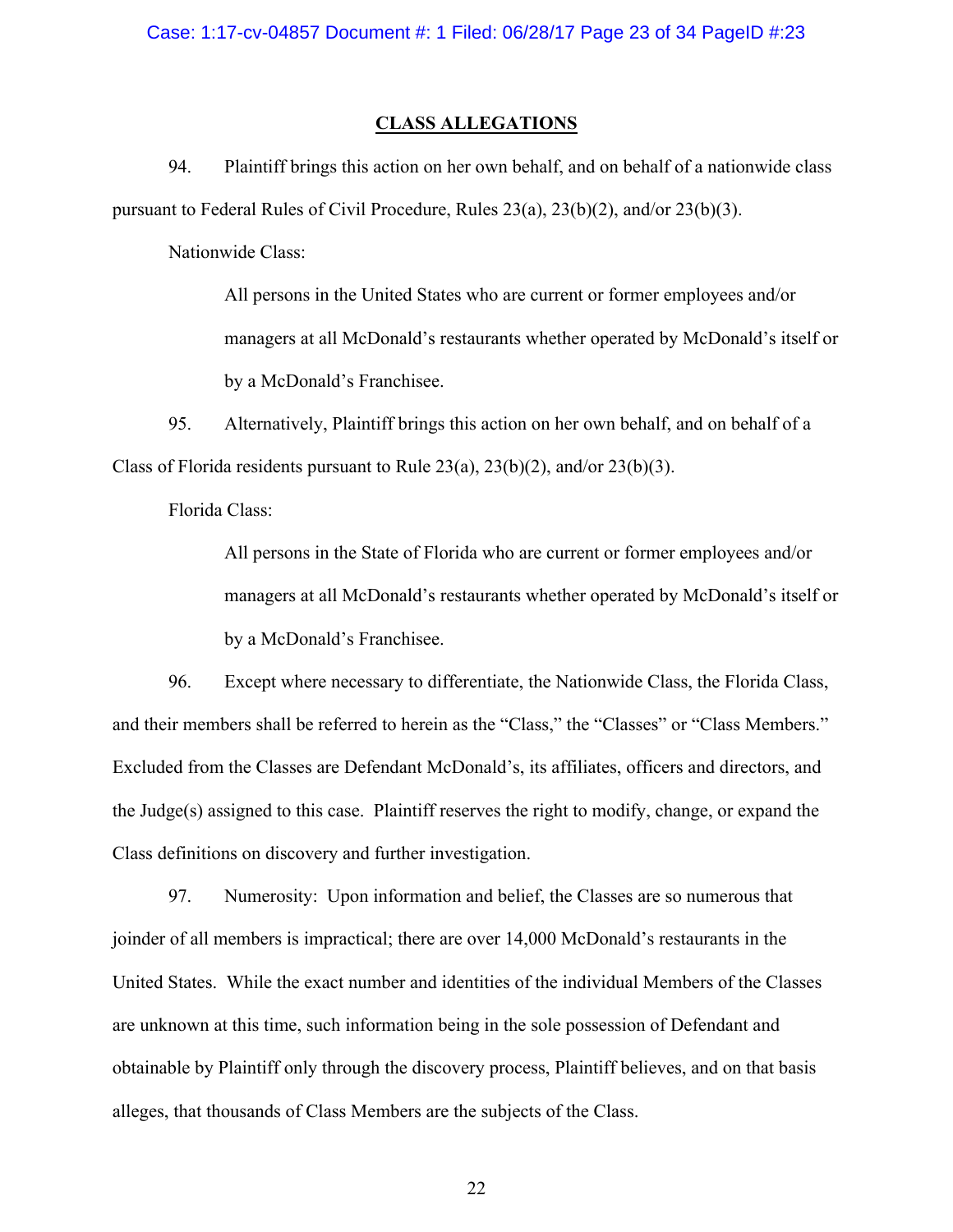### Case: 1:17-cv-04857 Document #: 1 Filed: 06/28/17 Page 24 of 34 PageID #:24

98. Existence and Predominance of Common Questions of Fact and Law: Common questions of fact and law exist as to all Members of the Class. These questions predominate over the questions affecting individual Class Members. These common legal and factual questions include, but are not limited to, whether:

- a. Defendant engaged in unlawful contracts, combinations, and/or conspiracies in restraint of trade and commerce;
- b. Defendant's conduct constituted unfair competition;
- c. Defendant's conduct constituted unlawful, unfair, and fraudulent business acts and practices;
- d. Defendant violated the Sherman Antitrust Act, 15 U.S.C. §§ 1, *et seq.*;
- e. Defendant violated the Illinois Antitrust Act, 740 ILCS 10/1, *et seq.*;
- f. Defendant violated the Illinois Consumer Fraud and Deceptive Business Practices Act, 815 ILCS 505/1, *et seq.*;
- g. Defendant should be required to disclose the existence of such agreements, contracts, combinations, and/or conspiracies;
- h. Plaintiff and Class Members are entitled to damages, restitution, restitutionary disgorgement, equitable relief, and/or other relief; and
- i. The amount and nature of such relief to be awarded to Plaintiff and the Class.

99. Typicality: All of Plaintiff's claims are typical of the claim of the Class inasmuch as Plaintiff was a McDonald's franchisee restaurant manager/employee, and each Member of the Class either was or is a McDonald's owned or franchisee restaurant employee/manager subject to the same agreements and rules as Plaintiff. Further, Plaintiff and all the Members of the Class sustained the same monetary and economic injuries of being subjected to artificial suppression of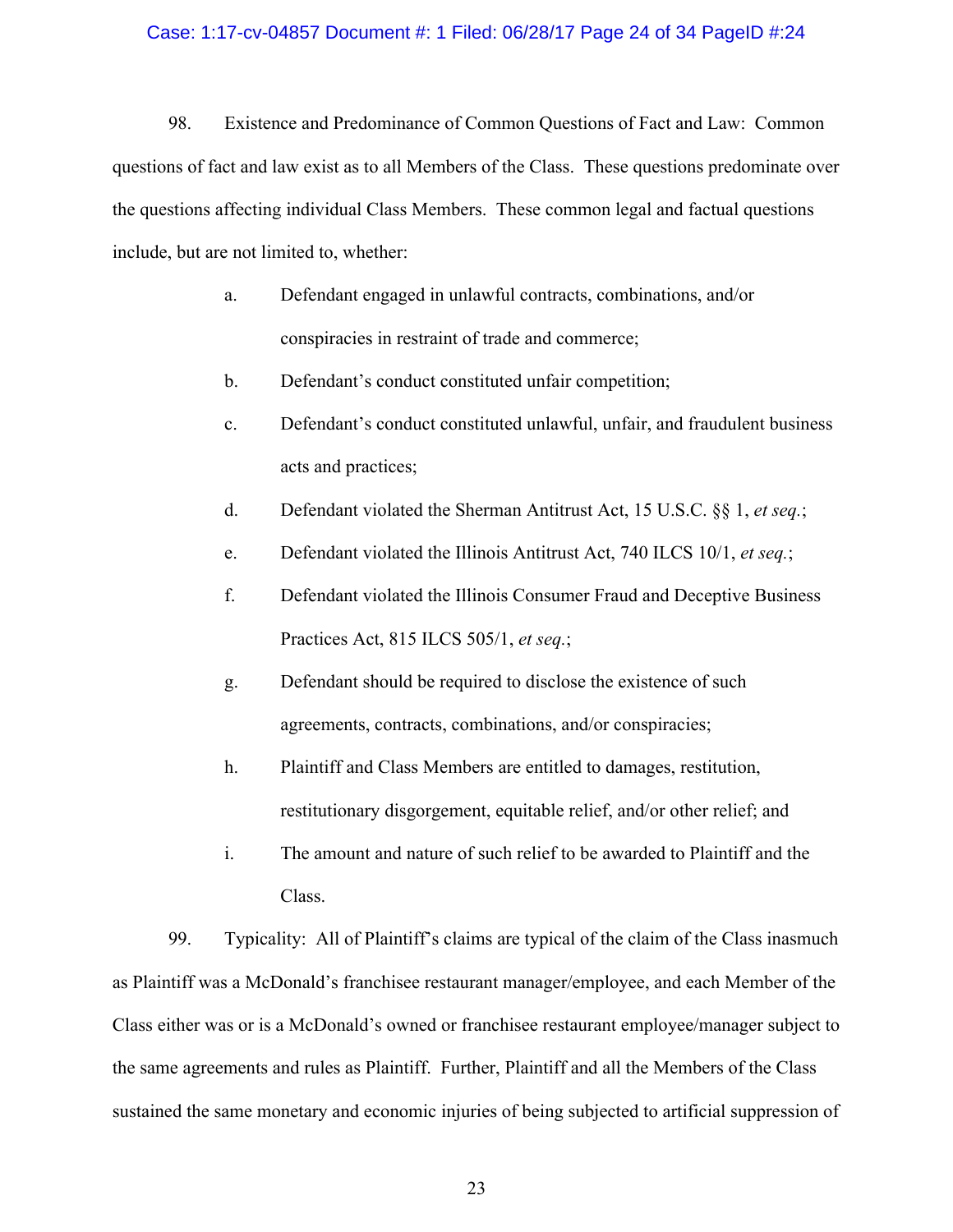### Case: 1:17-cv-04857 Document #: 1 Filed: 06/28/17 Page 25 of 34 PageID #:25

compensation, wages, benefits, and growth opportunity, and the remedy sought for each is the same in which Plaintiff seeks relief against Defendant for herself and all absent Class Members.

100. Adequacy: Plaintiff is an adequate representative because her interest does not conflict with the interest of the Classes that she seeks to represent, she has retained counsel competent and highly experienced in complex Class Action litigation, and she intends to prosecute this action vigorously. The interest of the Class will be fairly and adequately protected by Plaintiff and her counsel.

101. Superiority: A Class Action is superior to all other available means of fair and efficient adjudication of the claims of Plaintiff and members of the Classes. The injuries suffered by each individual Class Member is relatively small in comparison to the burden and expense of the individual prosecution of the complex and extensive litigation necessitated by Defendant's conduct. It would be virtually impossible for members of the Classes individually to redress effectively the wrongs done to them. Even if the Members of the Classes could afford such individual litigation, the court system could not. Individualized litigation presents a potential for inconsistent or contradictory judgements. Individualized litigation increases the delay and expense to all parties, and to the court system, presented by the complex legal and factual issues of the case. By contrast, the Class Action device presents far fewer management difficulties, and provides the benefits of single adjudication, an economy of scale, and comprehensive supervision by a single court. Upon information and belief, Members of the Classes can be readily identified and notified based on, inter alia, Defendant's employment records and franchisees' records.

102. Defendant has acted, and refuses to act, on grounds generally applicable to the Classes, thereby making appropriate final equitable relief with respect to the Classes as a whole.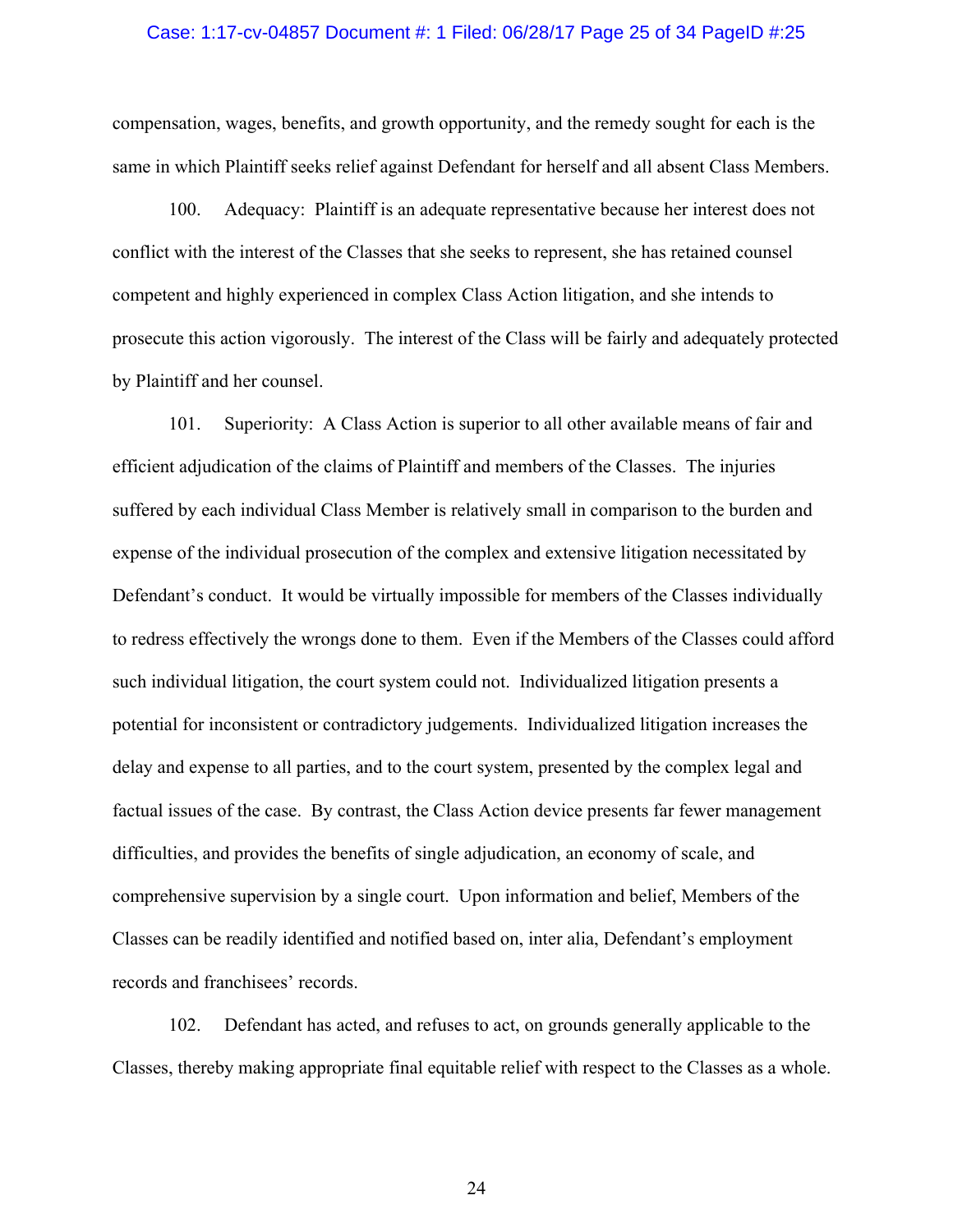## **CLAIMS FOR RELIEF**

## **COUNT I: VIOLATIONS OF SECTION 1 OF THE SHERMAN ACT**

## **15 U.S.C. § 1,** *et seq.*

(By Plaintiff on Behalf of the Nationwide Class and, Alternatively,

the Florida Class)

103. Plaintiff, on behalf of herself and all others similarly situated, re-alleges and incorporates by reference the allegations contained in the preceding and succeeding paragraphs of this Complaint, and further alleges against Defendant as follows:

104. Beginning no later than 2013, Defendant entered into and engaged in unlawful contracts, combinations in the form of trust or otherwise, and/or conspiracies in restraint of trade and commerce in violation of Section 1 of the Sherman Act, 15 U.S.C. § 1, *et seq*.

105. Defendant engaged in predatory and anticompetitive behavior by restricting competition among business franchisees, which unfairly suppressed employee wages, and unreasonably restrained trade.

106. Defendant's conduct included concerted efforts, actions and undertakings among the Defendant and franchisee owners with the intent, purpose and effect of: (a) artificially suppressing the compensation of Plaintiff and Class Members; (b) eliminating competition among Defendant and franchise owners for skilled labor; and (c) restraining employees' ability to secure better compensation, advancement, benefits, and working conditions.

107. Defendant perpetrated the scheme with the specific intent of lowering costs to the benefit of Defendant and franchise owners.

108. Defendant's conduct in furtherance of its contracts, combinations and/or conspiracies were authorized, ordered, or done by its respective officers, directors, agents, employees, or representatives while actively engaging in the management of Defendant's affairs.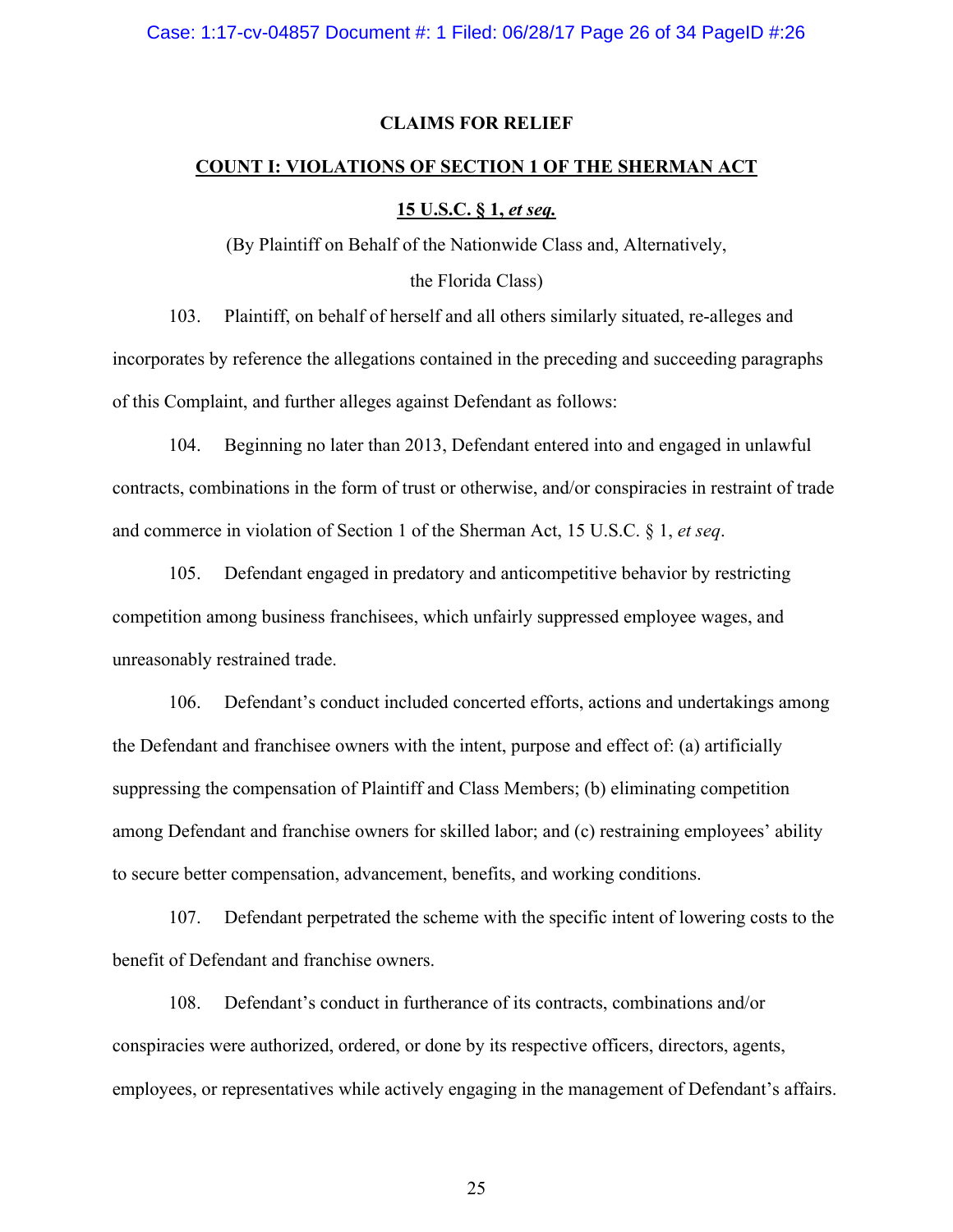#### Case: 1:17-cv-04857 Document #: 1 Filed: 06/28/17 Page 27 of 34 PageID #:27

109. Plaintiff and Class Members have received lower compensation from Defendant and independent franchise businesses than they would otherwise would have received in the absence of Defendant's unlawful conduct and, as a result, have been injured in their property and have suffered damages in an amount according to proof at trial.

110. Defendant's contracts, combinations, and/or conspiracies are per se violations of Section 1 of the Sherman Act.

111. In the alternative, Defendant is liable under a "quick look" analysis where an observer with even a rudimentary understanding of economics could conclude that the arrangements in question would have an anticompetitive effect on customers and markets.

112. Defendant's contracts, combinations, and/or conspiracies have had a substantial effect on interstate commerce.

113. As a direct and proximate result of Defendant's contract, combination, and/or conspiracy to restrain trade and commerce, Plaintiff and Class Members have suffered injury to their business or property and will continue to suffer economic injury and deprivation of the benefit of free and fair competition.

114. Plaintiff and the Class Members are entitled to treble damages, attorneys' fees, reasonable expenses, and costs of suit for the violations of the Sherman Act alleged herein.

## **COUNT II: VIOLATIONS OF THE ILLINOIS ANTITRUST ACT**

#### **740 ILCS 10/1,** *et seq.*

(By Plaintiff on Behalf of the Nationwide Class and, Alternatively, the Florida Class)

115. Plaintiff, on behalf of herself and all others similarly situated, re-alleges and incorporates by reference the allegations contained in the preceding and succeeding paragraphs of this Complaint, and further alleges against Defendant as follows: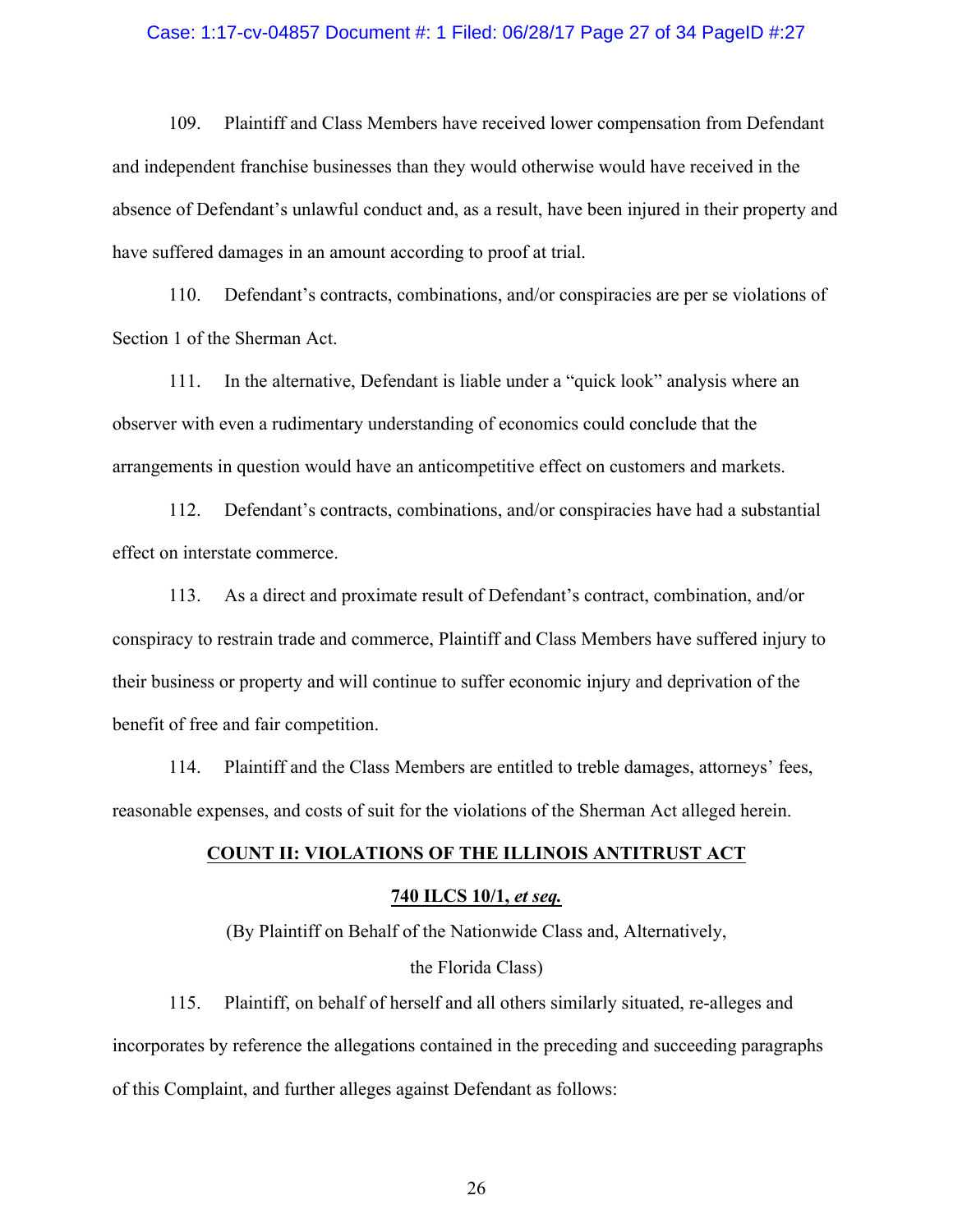### Case: 1:17-cv-04857 Document #: 1 Filed: 06/28/17 Page 28 of 34 PageID #:28

116. Defendant engaged in unlawful contracts, combinations, and/or conspiracies in restraint, trade or commerce in violation of Illinois Antitrust Act, 740 ILCS 10/1, *et seq*.

117. As alleged above, Defendant engaged in predatory and anticompetitive behavior to not solicit restaurant-based employees and/or managers from other McDonald's restaurants.

118. Defendant's specific intent has been to substantially lessen competition in the market for employee and/or manager positions among McDonald's restaurants and limit the compensation, benefits, and opportunities for such positions.

119. A substantial amount of trade and commerce has been affected and will continue to be affected, in the market for McDonald's employees and/or managers as a result of Defendant's unreasonable restraint of trade and commerce.

120. A substantial portion of Defendant's behavior constituting the violations alleged above occurred in the State of Illinois and has had a substantial impact of trade or commerce within the State of Illinois.

121. As alleged above, Defendant's contract, combination, and/or conspiracy constitutes unreasonable restraints on trade and commerce, all of which are per se violations of the Illinois Antitrust Act, 740 ILCS 10/3, *et seq*., or in the alternative, violations under the rule of reason.

122. As a direct and proximate result of Defendant's contract, combination, and/or conspiracy to restrain trade and commerce, Plaintiff and Class Members have suffered injury to their business or property and will continue to suffer economic injury and deprivation of the benefit of free and fair competition.

123. Plaintiff and the Class Members are entitled to treble damages, attorneys' fees, reasonable expenses, and costs of suit for the violations of the Illinois Antitrust Act alleged herein.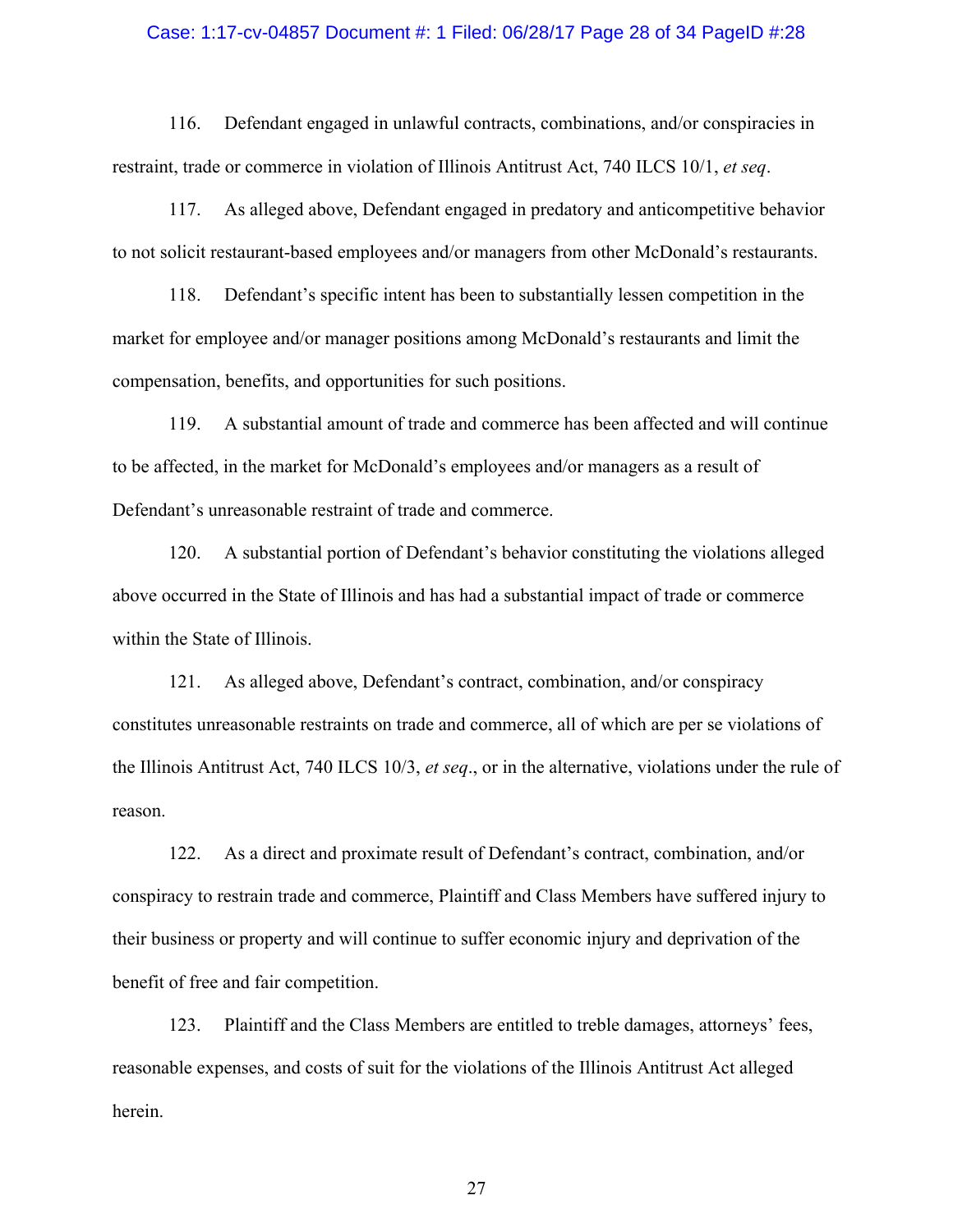# **COUNT III: VIOLATIONS OF THE ILLINOIS CONSUMER FRAUD AND DECEPTIVE BUSINESS PRACTICES ACT**

## **815 ILCS 505/1,** *et seq.*

(By Plaintiff on Behalf of the Nationwide Class or, Alternatively,

the Florida Class)

124. Plaintiff, on behalf of herself and all others similarly situated, re-alleges and

incorporates by reference the allegations contained in the preceding and succeeding paragraphs

of this Complaint, and further alleges against Defendant as follows:

125. At all times relevant, Plaintiff, the Class, and Defendants are all persons within the meaning of 815 ILCS  $505/1(c)$ .

126. At all relevant times, Plaintiff and the Class are consumers within the meaning of

815 ILCS 505/1(e). Plaintiff and the Class are consumers within the meaning of the Illinois

Consumer Fraud Act given that Defendant's practices were addressed to the market generally

and/or otherwise implicate consumer protection issues.

127. At all times material, Defendant's acts and omissions occurred in the course of trade and commerce within the meaning of 815 ILCS 505/1(f).

128. Section 2 of the Illinois Consumer Fraud Act provides, in relevant part:

Unfair methods of competition and unfair or deceptive acts or practices, including but not limited to the use of or employment of any deceptive, fraud, false pretense, false promise, misrepresentation or the concealment, suppression or omission of any material fact, with intent that others rely upon the concealment, suppression or omission of such material fact, or the use of employment of any practice described in Section 2 of the "Uniform Deceptive Trade Practices Act," approved August 5, 1965, in the conduct of any trade or commerce are hereby declared unlawful whether any person has in fact been misled, deceived or damaged thereby. In construing this section consideration shall be given to the interpretations of the Federal Trade Commission and the federal courts relating to Section 5(a) of the Federal Trade Commission Act.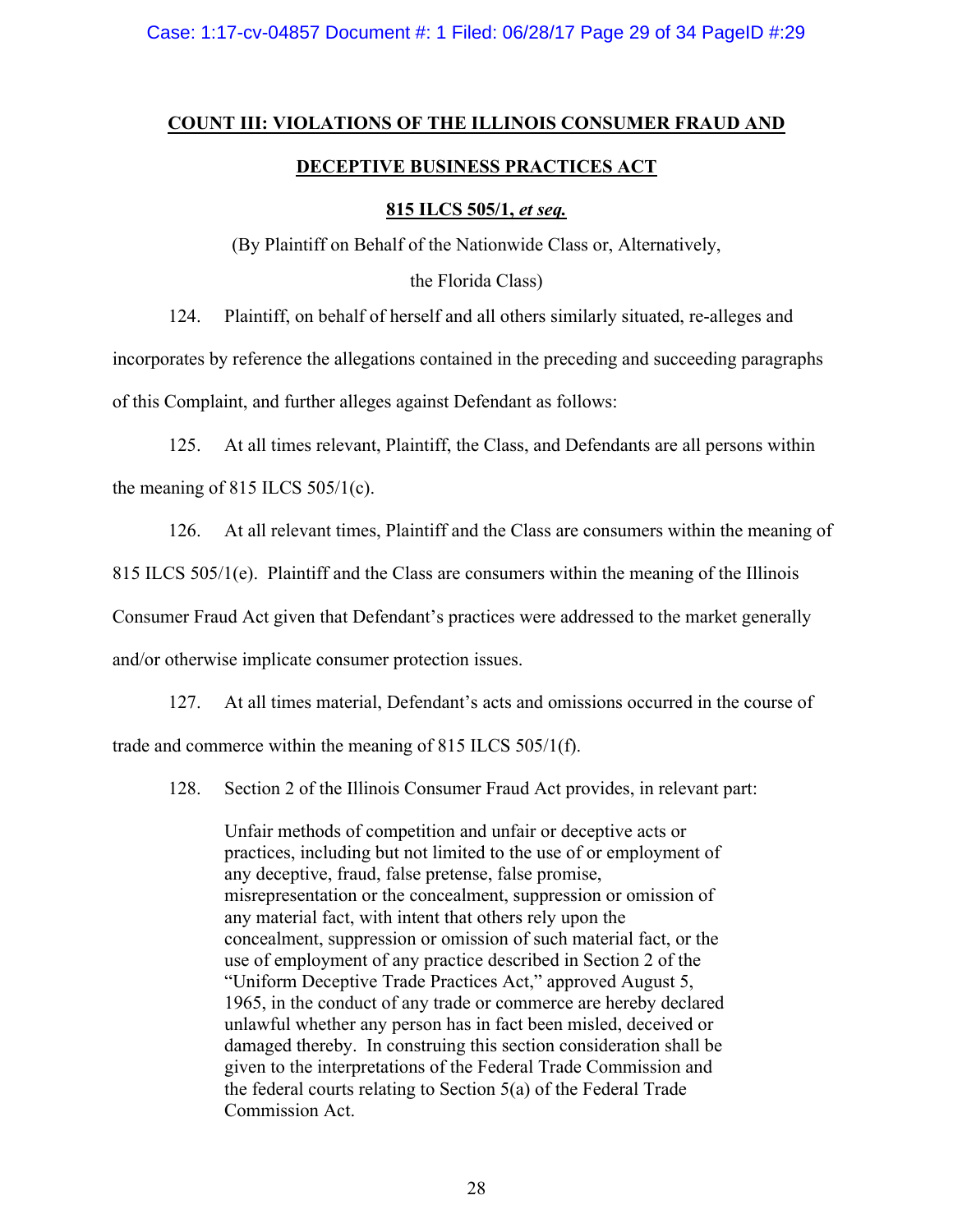815 ILSC 505/1 (footnotes omitted).

129. Defendant's actions to restrain trade and fix the total compensation of the Class Members constitutes unfair competition and unlawful, unfair, and fraudulent business acts and practices in violation of the Illinois Consumer Fraud and Deceptive Business Practices Act, 815 ILCS 505/1, *et seq*.

130. Defendant illegally participated in an agreement among competitors that restrained employees from engaging in a lawful profession, trade, or business. Defendant perpetrated the scheme with the purpose of fixing lower costs to the benefit of Defendant and franchise owners.

131. Defendant has committed unfair or deceptive acts by engaging in the acts and practices alleged herein. Defendant's conduct included concerted efforts, actions and undertakings among the Defendant and franchise owners with the intent, purpose and effect of: (a) creating and carrying out restrictions in trade and commerce; (b) artificially suppressing the compensation of Plaintiff and Class Member; (c) eliminating competition among Defendant and franchise owners for skilled labor; (d) restraining employees' ability to secure better compensation, advancement, benefits, and working conditions; and (e) fixing the compensation of Class Members at artificially low levels, constituting unfair competition and unlawful, unfair, and fraudulent business acts and practices within the meaning of the Illinois Consumer Fraud and Deceptive Business Practices Act, 815 ILCS 505/1, *et seq*. Defendant's conduct violates public policy by unfairly suppressing employee wages, and unreasonably restrained trade, and Plaintiff and the Class were unaware of the "no-hire" clause and had no choice but to submit, thereby preventing Plaintiff and the Class from negotiating better wages and conditions, causing substantial injury by interfering with prospective relations and stifling competition.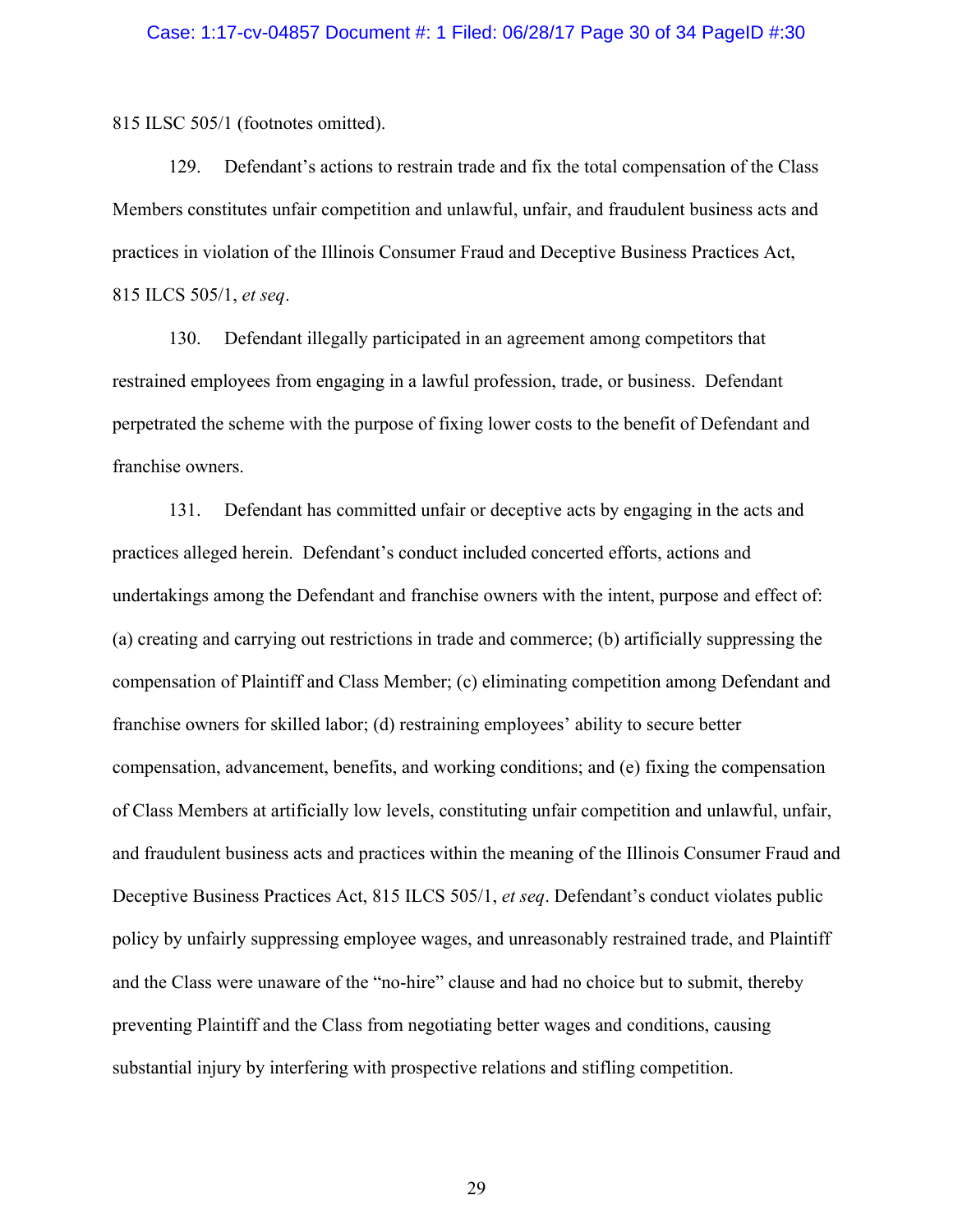#### Case: 1:17-cv-04857 Document #: 1 Filed: 06/28/17 Page 31 of 34 PageID #:31

132. Defendant's conduct, individually and in concert as alleged above and herein is immoral, unethical, oppressive, unjust, unconscionable and unscrupulous, and caused and continues to cause substantial economic injury to Plaintiff and the Class.

133. Defendant's conduct is driven by greed, profiteering, and conspiracy to artificially suppress the supply and demand for workers to the detriment of Plaintiff and the Class as alleged herein.

134. Defendant intended that Plaintiff and the Class rely on material misrepresentations, deceptions, unfair practices, and/or omissions alleged herein.

135. Defendant's unfair and deceptive conduct are willful and wanton, constitute intentional violations of the relevant statutes.

136. As a result of Defendant's violations of the Illinois Consumer Fraud and Deceptive Business Practices Act, Defendant has unjustly enriched itself at the expense of Plaintiff and the Classes. The unjust enrichment continues to accrue as the unlawful, unfair, and fraudulent business acts and practices continue.

137. The conduct is unfair, unlawful, or unconscionable under Illinois law.

138. To prevent their unjust enrichment, Defendant and its co-conspirators should be required to disgorge their illegal gains for the purpose of making full restitution to all injured Class Members identified hereinabove.

139. Defendant should also be permanently enjoined from continuing its violations of the Illinois Consumer Fraud and Deceptive Business Practices Act.

140. A substantial portion of Defendant's behavior constituting the violations alleged above occurred in the State of Illinois and has had a substantial impact of trade or commerce within the State of Illinois.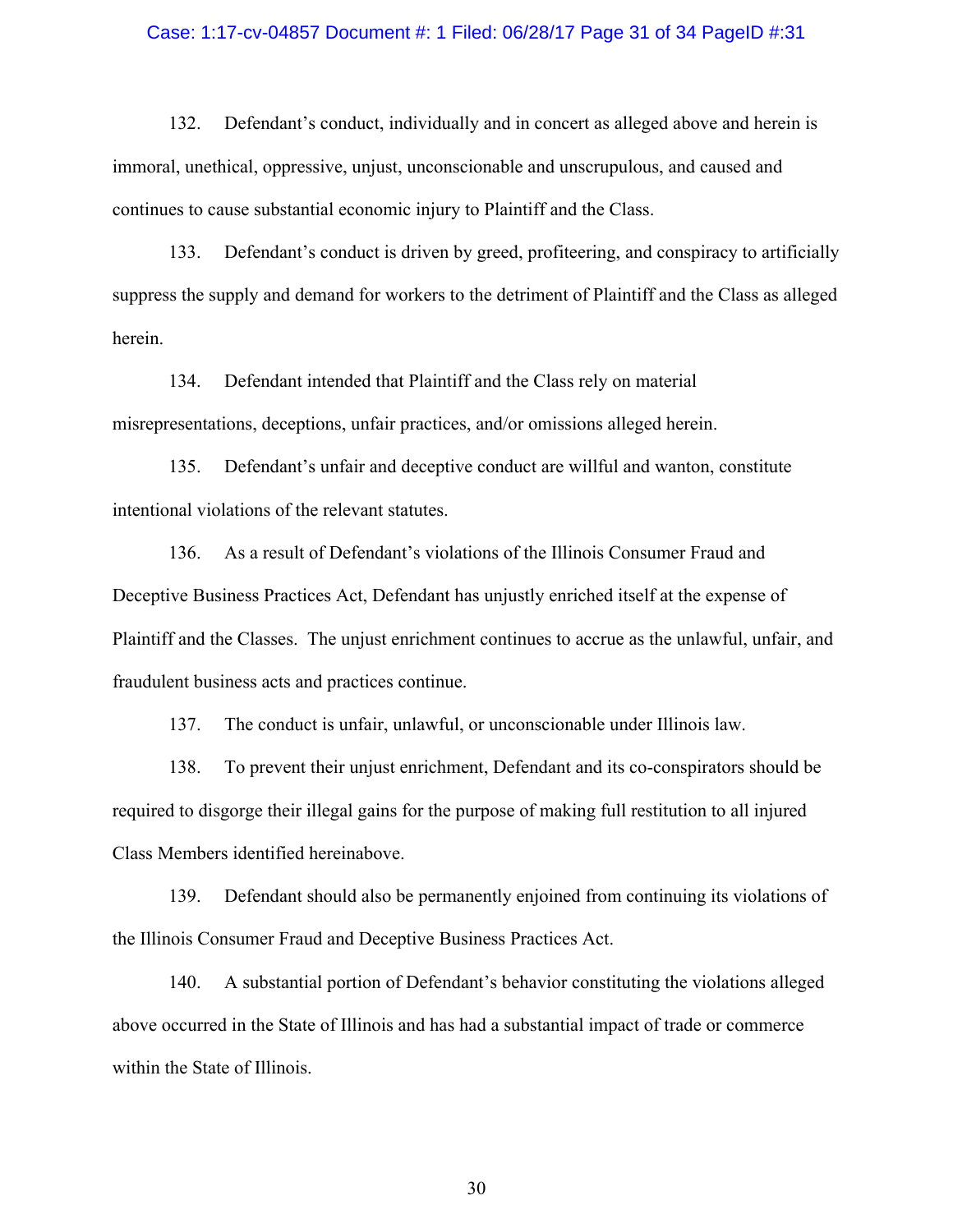141. As a direct and proximate result of Defendant's contract, combination, and/or conspiracy to restrain trade and commerce, Plaintiff and Members of the Class have suffered and will continue to suffer economic injury and deprivation of the benefit of free and fair competition.

## **PRAYER FOR RELIEF**

Wherefore, Plaintiff, on behalf of herself and Members of the Class, requests that this Court:

- A. determine that the claims alleged herein may be maintained as a Class Action under Rule 23 of the Federal Rules of Civil Procedure, and issue an order certifying the Class as defined above;
- B. appoint Plaintiff as the representative of the Class and her counsel as Class Counsel;
- C. declare that Defendant's actions as set forth in this Complaint violate the law;
- D. award Plaintiff and the Class damages in an amount according to proof against Defendant for Defendant's violations of 15 U.S.C. §1, to be trebled in accordance with those laws;
- E. award Plaintiff and the Class damages in an amount according to proof against Defendant for Defendant's violations of 740 ILCS 10/1 *et seq.*, to be trebled in accordance with those laws;
- F. award all actual, general, special, incidental, statutory, punitive, and consequential damages and restitution to which Plaintiff and the Class Members are entitled;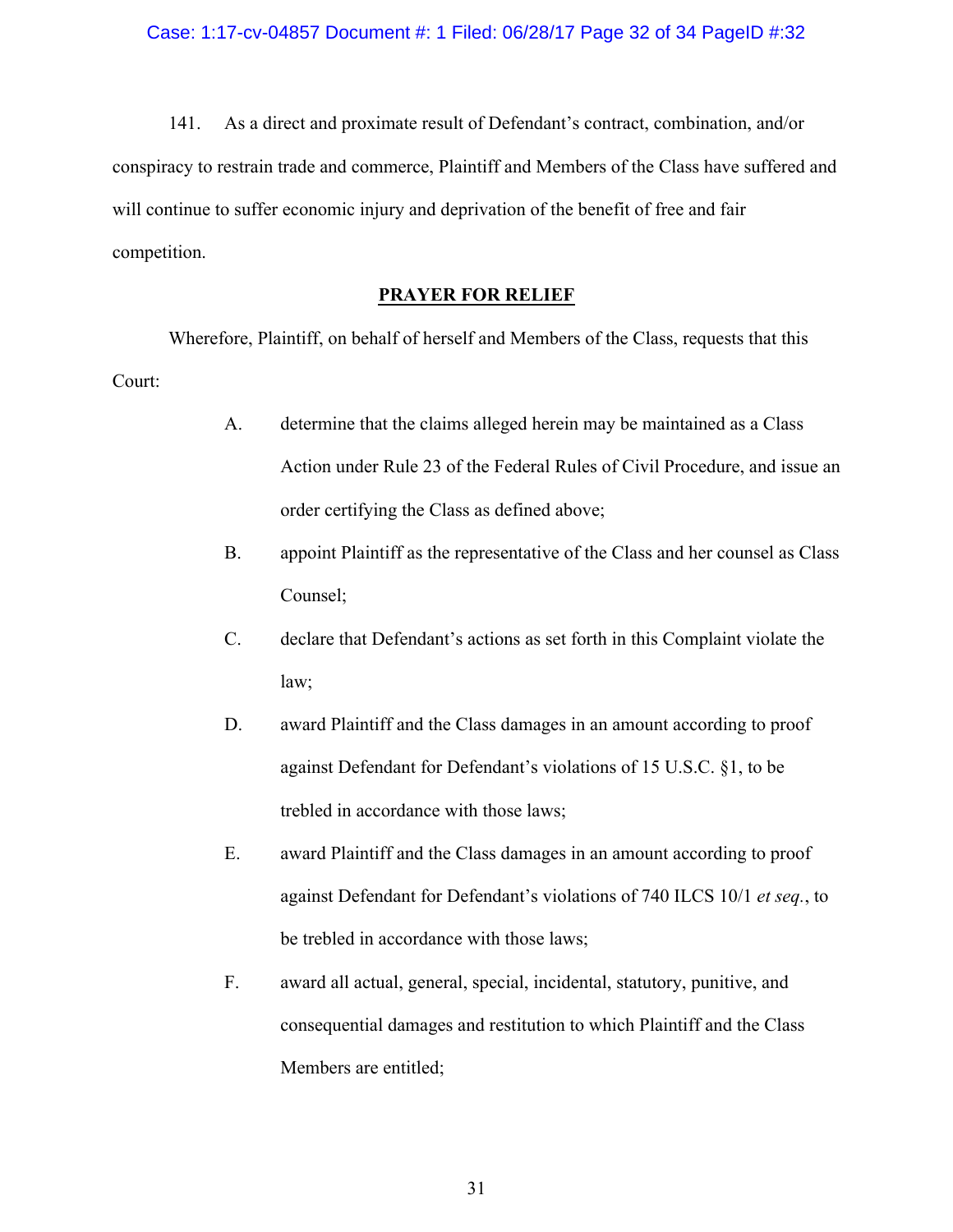- G. grant equitable relief, including a judicial determination of the rights and responsibilities of the parties;
- H. grant a permanent injunction enjoining Defendant from enforcing or adhering to any existing agreement that unreasonably restricts competition as described herein;
- I. declare Defendant be permanently enjoined and restrained from establishing any similar agreement unreasonably restricting competition for employees except as prescribed by this Court;
- J. grant judgment against Defendant and in favor of Plaintiff and each Member of the Class she represents, for restitution and disgorgement of ill-gotten gains as allowed by law and equity as determined to have been sustained by them and/or imposing a constructive trust upon Defendant's ill-gotten gains, freezing Defendant's assets, and/or requiring Defendant to pay restitution to Plaintiff and to all Members of the Class of all funds acquired by means of any act or practice declared by this Court to be unlawful, unfair, or fraudulent;
- K. declare Defendant to be financially responsible for the costs and expenses of a Court-approved notice program by mail, broadcast media, and publication designed to give immediate notification to Class Members;
- L. award pre-judgment and post-judgment interest on such monetary relief;
- M. award reasonable attorneys' fees and costs; and
- N. grant such further relief that this Court deems appropriate.